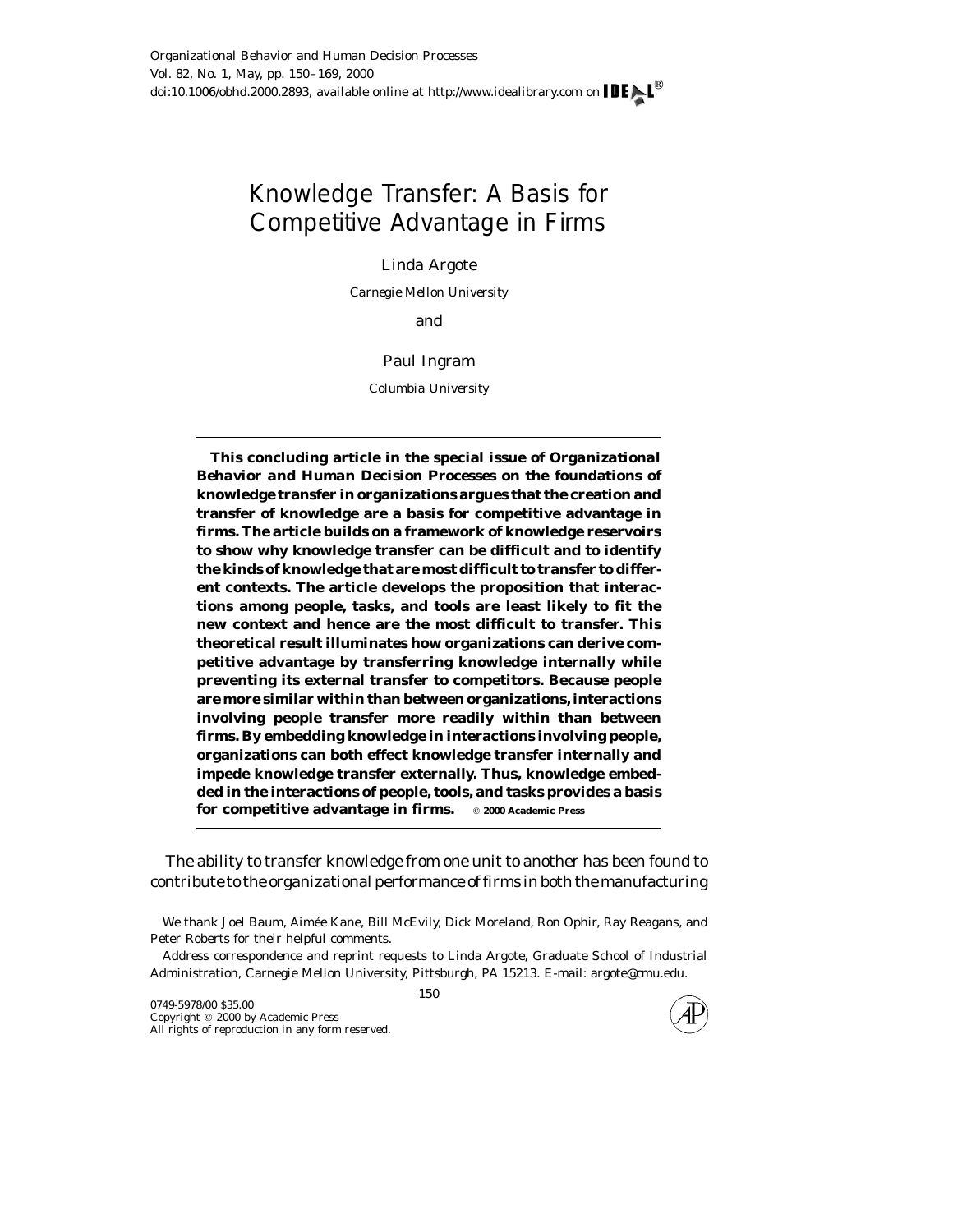(Epple, Argote, & Murphy, 1996; Galbraith, 1990) and service sectors (Baum & Ingram, 1998; Darr, Argote, & Epple, 1995). Although the benefits of knowledge transfer have been documented in many settings, the effectiveness of knowledge transfer varies considerably among organizations (Argote, 1999; Szulanski, 1996).

The current article, the concluding article in this special issue of *Organizational Behavior and Human Decision Processes* on the psychological foundations of knowledge transfer in organizations, presents a conceptual framework for analyzing knowledge transfer in organizations. The article begins by defining knowledge transfer and discussing its measurement. A framework of knowledge reservoirs (repositories where knowledge is embedded in organizations) that was developed by McGrath and Argote (in press) is used to demonstrate why knowledge transfer can be difficult and to organize the evidence on the kinds of knowledge that are more readily transferred. The article argues that the creation and transfer of knowledge in organizations provide a basis for competitive advantage in firms.

#### **KNOWLEDGE TRANSFER DEFINED**

Knowledge transfer in organizations is the process through which one unit (e.g., group, department, or division) is affected by the experience of another. This definition is similar to definitions of transfer at the individual level of analysis in cognitive psychology. For example, Singley and Anderson (1989, p. 1) defined transfer at the individual level as "how knowledge acquired in one situation applies (or fails to apply) to another." Although knowledge transfer in organizations involves transfer at the individual level, the problem of knowledge transfer in organizations transcends the individual level to include transfer at higher levels of analysis, such as the group, product line, department, or division. For example, one manufacturing team may learn from another how to better assemble a product or a geographical division may learn a different approach to product design from its counterpart in another division.

Knowledge transfer in organizations manifests itself through changes in the knowledge or performance of the recipient units. Thus, knowledge transfer can be measured by measuring changes in knowledge or changes in performance. For example, a performance-based approach to measuring knowledge was used by Darr, Argote, and Epple (1995) to estimate the extent to which the productivity of fast-food stores was affected by the experience of the other stores in their franchise. Similarly, Baum and Ingram (1998) analyzed the extent to which the survival of hotels was affected by the experience of other hotels in their chain. Benkard (in press) analyzed the extent to which experience producing one model of a product affected the amount of labor required to produce a subsequent model. A particular challenge in assessing transfer through measuring changes in performance is controlling for factors in addition to the experience of other units that may affect the performance of the recipient unit (see Argote, 1999).

Knowledge transfer in organizations can also be assessed through measuring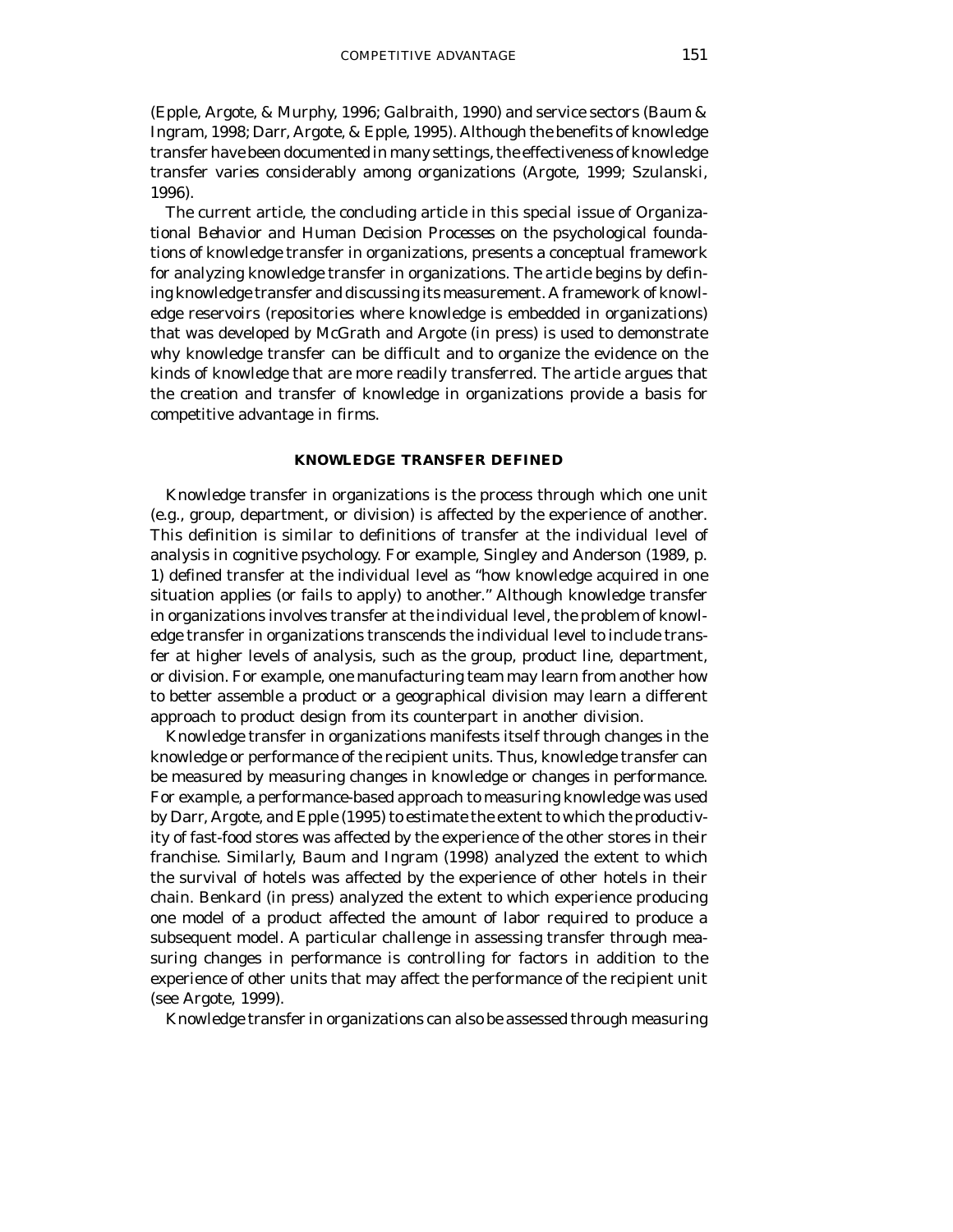changes in the knowledge of the recipient unit, although this approach also poses challenges. A significant component of the knowledge that organizations acquire may be tacit and not easily articulated (Nonaka, 1991). Tacit knowledge may not be captured through the verbal reports often used to measure knowledge. Performance-based measurement approaches are better suited to capture tacit knowledge than approaches that attempt to measure the knowledge more directly. For example, a series of studies by Berry and Broadbent (1984, 1987) showed that individuals were able to transfer their experience from one management simulation to another: The performance of participants with significant experience on a previous simulation was better than that of participants with little or no experience. Although experienced participants performed better on a subsequent simulation, they were not able to articulate why they performed better. Neither self-report questionnaire measures nor verbal protocols showed differences in the knowledge of experienced and inexperienced participants. Thus, unlike performance-based measures, verbal measures of knowledge were not able to capture the knowledge that experienced participants had acquired.

Another challenge to measuring knowledge transfer in organizations through measuring changes in knowledge is that knowledge in organizations resides in multiple repositories (Levitt & March, 1988; Starbuck, 1992; Walsh & Ungson, 1991). For example, Walsh and Ungson posited that there are five retention bins or repositories for knowledge in organizations: (a) individual members, (b) roles and organizational structures, (c) the organization's standard operating procedures and practices, (d) its culture, and (e) the physical structure of the workplace. In order to measure transfer through changes in knowledge, one must capture changes in knowledge in these different repositories.

Most existing techniques for measuring knowledge, such as questionnaires or verbal protocols, measure changes in knowledge embedded in individuals. Although knowledge change is initially mediated through individuals in organizations, subsequent knowledge change can occur without individual involvement. For example, an individual in one branch of a firm may learn through experience how to modify a piece of software to produce a better quality product. The software may then be transferred to another site in the organization where it may improve the performance of the recipient unit without any individual at the recipient unit being able to articulate why the performance improved. Attempts to measure changes in knowledge at the recipient site through measuring the knowledge of individuals would not be informative in this example because individuals' knowledge did not change. Knowledge embedded in other repositories, however, changed with the introduction of the new software.

The knowledge repositories play a dual role in knowledge transfer in organizations. On the one hand, the knowledge repositories are changed when knowledge transfer occurs. Thus, changes in the knowledge repositories reflect the outcomes of knowledge transfer. On the other hand, the state of the knowledge repositories affects the processes and outcomes of knowledge transfer. Just as an individual's readiness and past knowledge affect his or her ability to acquire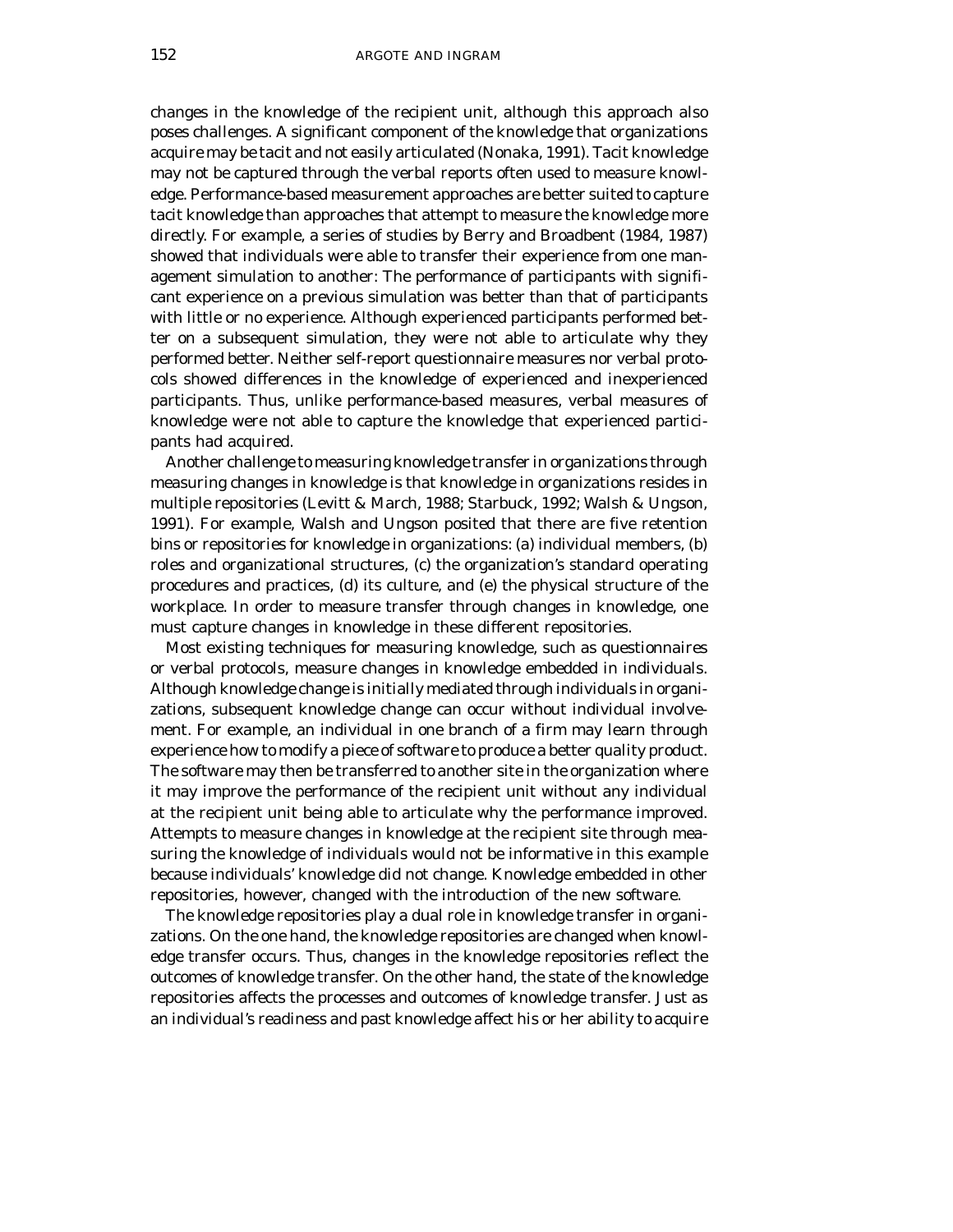new knowledge (e.g., see Goldstein, 1991), an organization's current knowledge affects its ability to assimilate new knowledge (Cohen & Levinthal, 1990).

#### **RESERVOIRS OF KNOWLEDGE IN ORGANIZATIONS**

The framework of knowledge reservoirs used here was developed by McGrath and Argote (in press). We use the term "reservoir" here, derived from the French "reserver" meaning "to keep for future use," because it connotes that the knowledge can be used again. The McGrath and Argote framework builds on previous theoretical frameworks (Argote, 1999; Argote & McGrath, 1993; Arrow, McGrath, & Berdahl, 2000; Levitt & March, 1988; McGrath, 1991; Starbuck, 1992; Walsh & Ungson, 1991). According to the framework of McGrath and Argote, knowledge is embedded in the three basic elements of organizations—members, tools, and tasks—and the various subnetworks formed by combining or crossing the basic elements. Members are the human components of organizations. Tools, including both hardware and software, are the technological component. Tasks reflect the organization's goals, intentions, and purposes.

The basic elements of organizations combine to form subnetworks (McGrath & Argote, in press). The member–member network is the organization's social network. The task–task network is the sequence of tasks or routines the organization uses. The tool–tool network is the combination of technologies used by the organization. The member–task network (or the division of labor) maps members onto tasks. The member–tool network assigns members to tools. The task–tool network specifies which tools are used to perform which tasks. The member–task–tool network specifies which members perform which tasks with which tools.

According to the framework, organizational performance improves with increases in both the internal compatibility of the networks and their external compatibility with other networks (McGrath & Argote, in press). For example, organizational performance is enhanced when the member–task network allocates tasks to the members most qualified to perform them. Similarly, when members have the appropriate tools to perform the tasks allocated to them, the member–task network is compatible with the member–tool network. The former is an example of internal compatibility of the networks, while the latter is an example of external compatibility or compatibility between the different networks. Other researchers have also emphasized the importance of the compatibility or congruence of organizational components as a contributor to organizational effectiveness (e.g., Argote, 1982; Leavitt, 1965; Nadler & Tushman, 1980).

A significant component of the knowledge that organizations acquire, especially tacit knowledge, is embedded in individual members. For example, Engeström, Brown, Engeström, and Koistinen (1990) described a urology clinic where most of the organization's knowledge was embedded in one administrator. Similarly, Starbuck (1992) argued that in professional service organizations,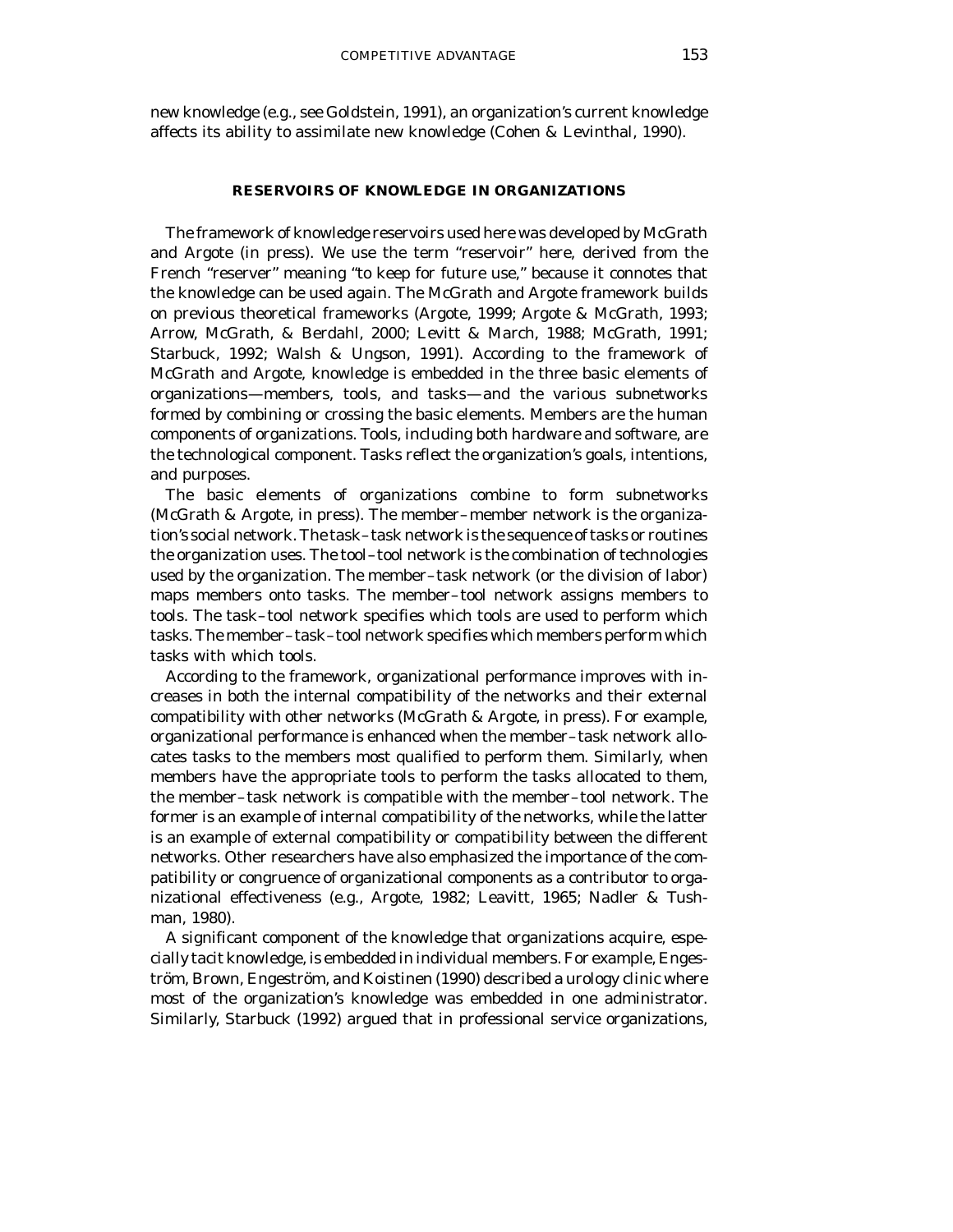such as law firms or consulting firms, a significant component of the organization's knowledge is embedded in individual members.

Knowledge can also be embedded in an organization's tools and technology. For example, Argote (1999) described how the software of a truck assembly plant was modified to capture knowledge about how to apply paint with less scrap material. Similarly, Argote and Darr (in press) analyzed how fast-food franchises adapted their tools to capture knowledge about how to produce products more cost effectively.

Knowledge can also be embedded in an organization's tasks and their interrelationships. The task network is the sequence of tasks or the routines and standard operating procedures the organization uses (see Gersick & Hackman, 1990; Nelson & Winter, 1982, for discussions of routines). Argote (1999) described how a truck assembly plant developed a more cost-effective method for painting trucks that was embedded in a routine or task sequence that all workers used. Similarly, Darr, Argote and Epple (1995) analyzed how the knowledge acquired at a fast-food franchise about how to produce a higher quality product was embedded in a routine.

Finally, knowledge can be embedded in the various networks formed by combining members, tools, and tasks. The member–task network or the division of labor specifies which member performs which tasks in the organization. Knowledge of who in the organization is good at which task is embedded in the member–task network. Studies of organizational learning have shown that an important source of the productivity benefits that organizations typically gain with experience is learning which member is good at which tasks and assigning tasks accordingly (Argote, 1993). Studies have also shown that, with experience working together, dyads and small groups improve their performance by acquiring knowledge of who knows what (e.g., see Hollingshead, 1998; Liang, Moreland, & Argote, 1995). The term "transactive memory" was coined to capture this concept of who knows what (Wegner, 1986). Transactive memory systems embed knowledge of who is proficient at which tasks (the member–task network) and who is proficient with which tools (the member– tool network). As organizations acquire knowledge, they also learn which tasks are best performed by people and those which are best performed by tools or automation. The latter knowledge is embedded in the task–tool network that also contains information about which tasks are best performed by which tools. Last, organizations acquire information about which members best perform which tasks with which tools. This knowledge is embedded in the coordination network.

Knowledge transfer occurs when experience in one unit of an organization affects another unit. Knowledge transfer can occur explicitly when, for example, a unit communicates with another unit about a practice that it has found to improve performance. Knowledge transfer can also occur implicitly without the recipient unit being able to articulate the knowledge it has acquired. For example, if an individual uses a tool that has been modified to improve its performance, the individual can benefit from the productivity enhancement in the tool without necessarily understanding the modifications or being able to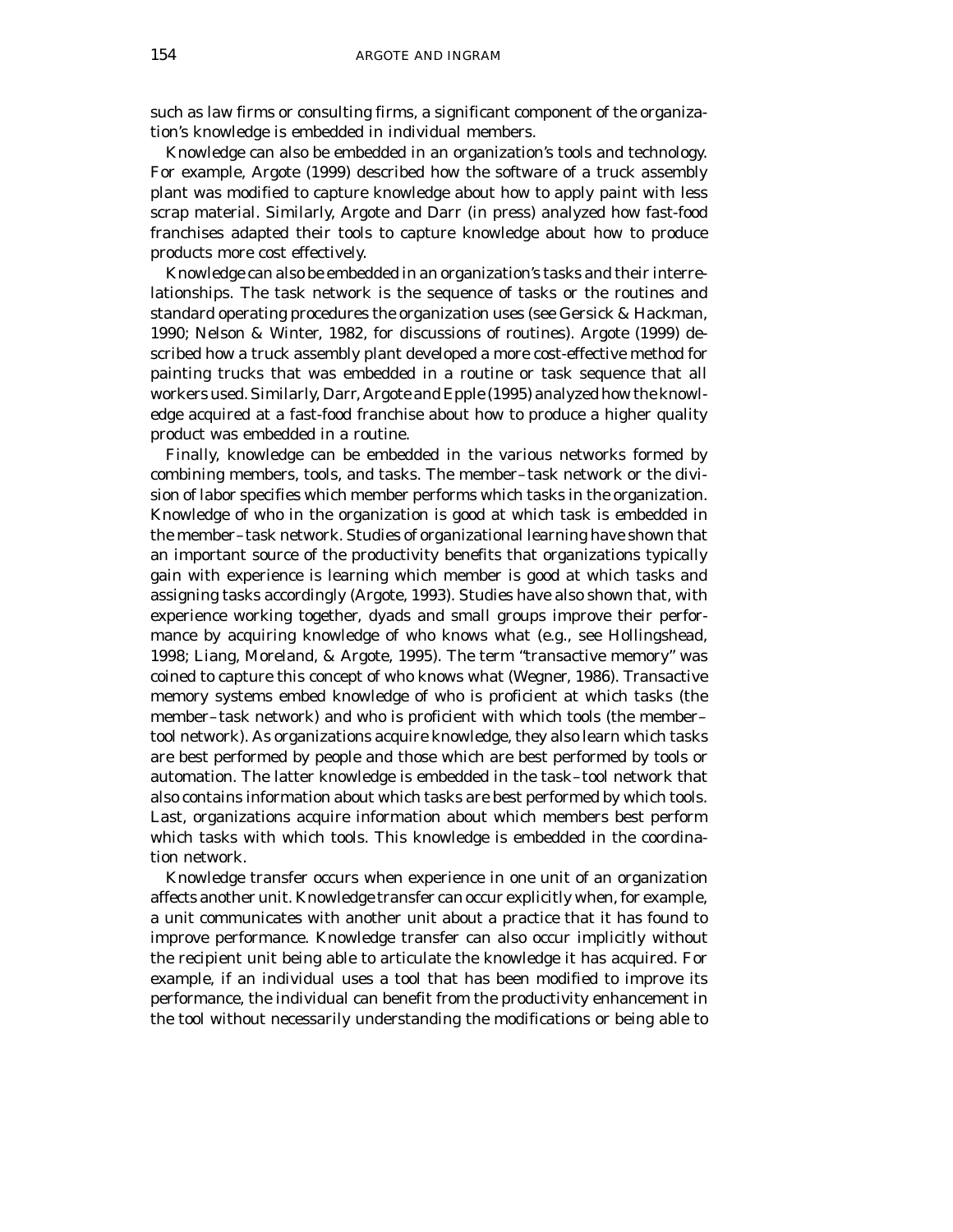articulate why the modifications improved the tool's performance. Similarly, norms or routines can be transmitted to group members without the members being able to articulate the norm or being aware of the knowledge embedded in it.

In general terms, knowledge can be transferred by moving a knowledge reservoir from one unit to another or by modifying a knowledge reservoir at a recipient site. Members can be moved from one unit to another. Similarly, technology can be moved and routines can be transported from one organization to another. The reservoirs at the recipient unit can also be modified through communication and training.

#### **KNOWLEDGE AS A BASIS OF COMPETITIVE ADVANTAGE**

Our goal is now to show how the framework of knowledge reservoirs can be combined with behavioral evidence on knowledge transfer to understand the differential performance of organizations. First, we describe the emerging role of knowledge as a basis for the competitive advantage of organizations. Then we apply our framework to explain why successful knowledge transfer is difficult and to organize the evidence regarding knowledge that is more easily transferable. Finally, we present evidence indicating how organizations can develop the knowledge that is a basis for competitive advantage.

The recent trend in the field of strategic management has been to emphasize the role of organizational knowledge as a basis of the competitive advantage of particular organizations. Explanations of competitive advantage that rely primarily on the positioning of organizations in an industry (e.g., Porter, 1980) or the deployment of organizational assets through competitive interaction with rival firms (e.g., Dixit, 1980; Shapiro, 1989) have been relatively deemphasized. Novel work continues on industry structure, but that work integrates organizational knowledge perspectives with industry (Williams, 1998) or rivalry perspectives (e.g., Korn & Baum, 1999). Empirical findings have shown that differences between organizations may account for more variance in firm performance than differences between industries (Rumelt, 1991). Although important industry effects may be present (e.g., see McGahan & Porter, 1997), organizational-level differences are now acknowledged as a critical source of variation in firm performance over and above industry differences.

Although empirical findings make the case for organizational resources as a basis of competitive advantage, theoretical arguments have been powerful for identifying the types of resources that are key. Barney (1986) pointed out that for resources acquired through competitive markets, the value that the resource brings to the organization should be reflected in its price to the organization. For this reason, the focus for competitive advantage should be on resources developed or made valuable inside the organization rather than those purchased from outside it. The set of relevant resources is further limited by the recognition that resources cannot be the source of competitive advantage if many competitors have them. Therefore, to be the source of competitive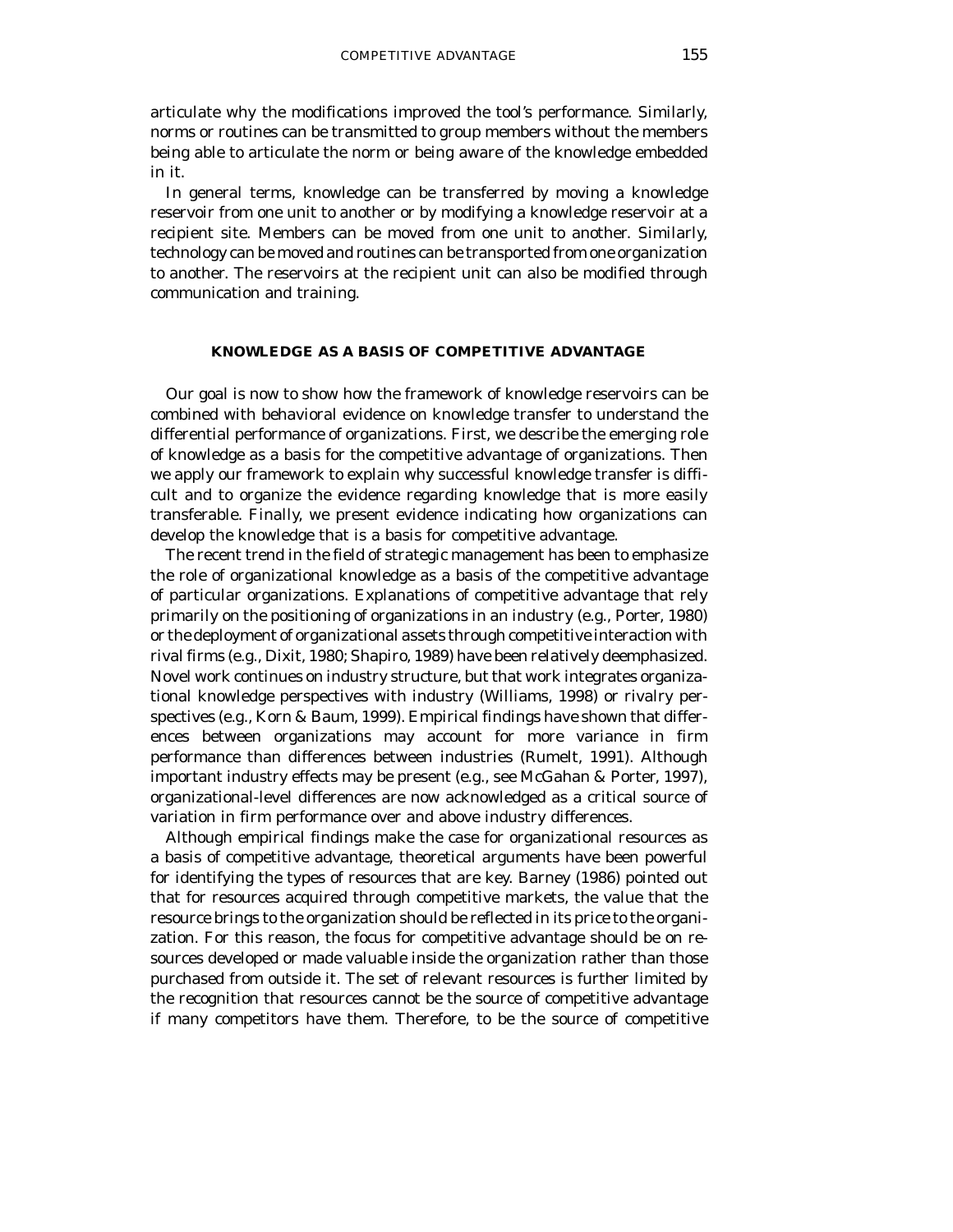advantage, resources must also be difficult for competitors to imitate (Lippman & Rumelt, 1982).

The focus on resources that are developed within the organization and difficult to imitate puts organizational knowledge in a preeminent position as the principal source of competitive advantage (Spender & Grant, 1996; Teece, Pisano, & Shuen, 1997). Despite variance in terminology for organizational knowledge (competencies, capabilities, routines, or innovations), there is growing agreement that it is what the organization comes to know that explains its performance. The problem for those who want to develop competitive advantage for their organizations, however, is that, in the field of business strategy, more effort has gone into identifying knowledge as the basis of competitive advantage than into explaining how organizations can develop, retain, and transfer that knowledge. As Spender and Grant (1996, p. 6) observed, "The surge of interest into organizational capabilities and competencies has directed attention to organizationally embedded knowledge, but has made only limited progress in understanding its anatomy and creation." To the extent there has been progress, it has been at the level of identifying consistencies in organizations' knowledge development paths (e.g., Teece, 1988) and almost never at the level of the human interactions that are the primary source of knowledge and knowledge transfer.

Against this backdrop, there is a clear opportunity for the research effort represented in this special issue to contribute to the understanding of how organizations gain competitive advantage through knowledge. The framework of knowledge reservoirs outlined in this article represents the "anatomy" of knowledge in organizations. We show how the framework can be applied to illuminate the problem of knowledge transfer, indicating when organizations can be expected to derive competitive advantage by transferring knowledge internally and preventing its transfer to competitors. Other articles in this special issue, and the literature they build on, illuminate the process by which organizations can create knowledge. We describe how the articles contribute social-psychological guidance for the task of developing competitive advantage in firms.

#### **MOVING KNOWLEDGE BY MOVING RESERVOIRS AND NETWORKS**

The framework of knowledge reservoirs and their interconnecting networks provides insight into why some types of knowledge are difficult to transfer within the organization and to imitate outside the organization. In principle, knowledge can be moved by moving the networks in which it is embedded. In practice, however, this is difficult to accomplish. As noted previously, organizational performance depends on the internal and external compatibility of the networks. Compatibility of members, tools, and tasks moved from one unit to another can be problematic. In order for members, tools, and tasks to be effective at the new unit, they may have to adapt or be adapted to the new context. The issue of compatibility in moving the networks from one site to another, however, is even more complex than moving the basic elements of people, tools, or tasks.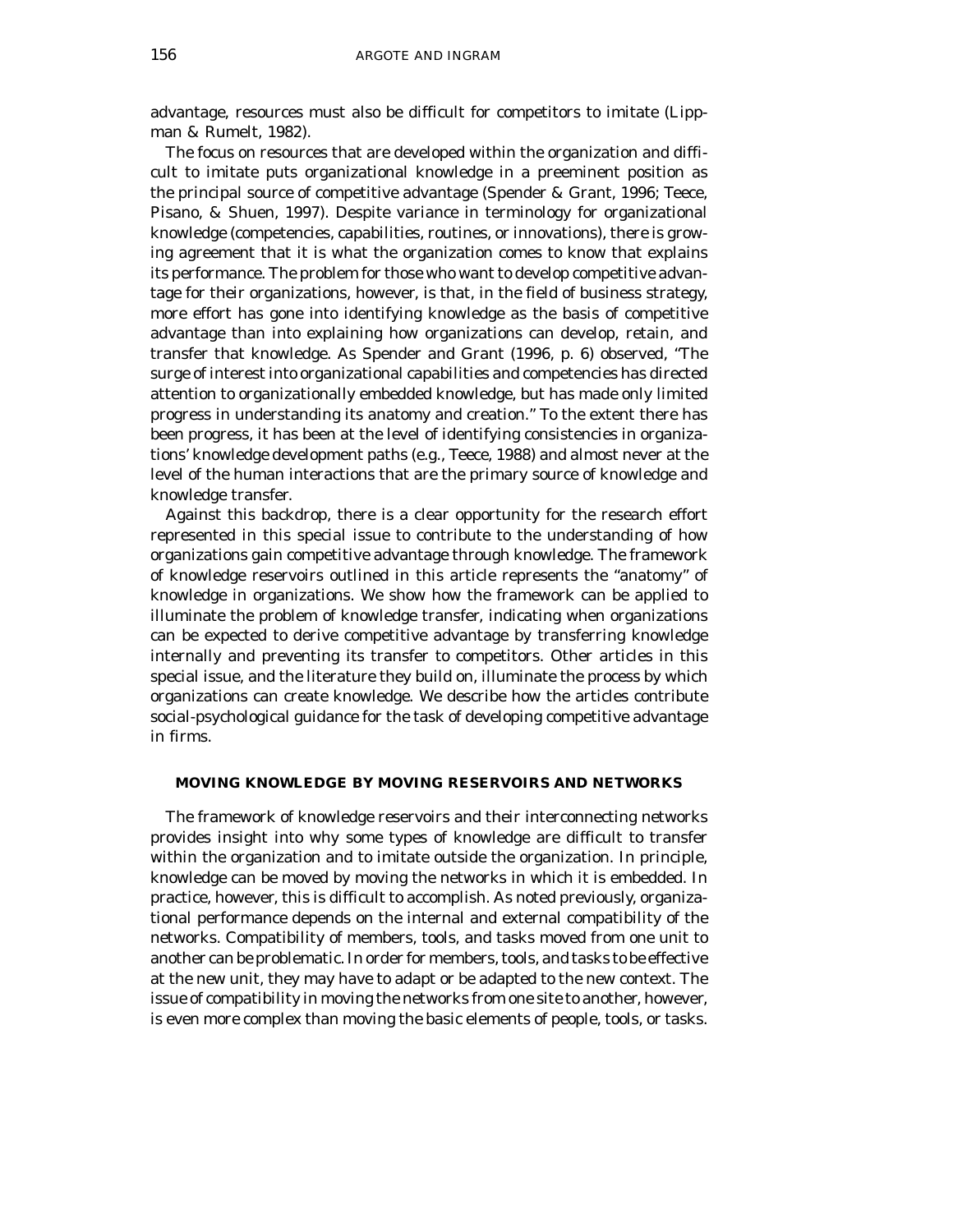For example, a division of labor developed in one organizational unit that fits the skills of its members may not work in another unit where members have different skills and areas of expertise. Thus, moving networks is difficult to do effectively because they embody interactions that may not fit the new context. It is less likely that the networks will fit the new contexts than the basic elements (member, tools, and tasks) because the networks consist of more components that must be internally compatible, compatible with one another, and compatible with the new context in order for the transfer to be successful.

Strategy scholars have also recognized that the interdependence of various components of knowledge inhibits transfer (Teece, Pisano, & Shuen, 1997). The advantage of the framework we present is that it highlights the fact that interdependencies between knowledge reservoirs may vary, making some types of knowledge easier to transfer than others. Research may then proceed to examine the transfer success of particular networks.

More research has been done on moving members and moving tools or technology than on moving the other knowledge reservoirs. Moving members is generally seen as a powerful mechanism for facilitating knowledge transfer in organizations (Galbraith, 1990; Rothwell, 1978). Individuals are able to adapt and restructure knowledge so that it applies to new contexts (Allen, 1977). Individuals are also able to transfer both tacit and explicit knowledge to new contexts (Berry & Broadbent, 1984,1987). A recent empirical study of the effect of moving members found that the mobility of engineers between firms contributed to the transfer of knowledge about innovations in the semiconductor industry (Almeida & Kogut, 1999).

Gruenfeld, Martorena, and Fan (2000) demonstrated that moving individual members can have subtle effects on knowledge transfer across groups. Moving members did not result in ideas moving directly from one group to another in their study. On the contrary, the ideas of "itinerants" who changed groups were not particularly influential in the new groups and were used significantly less often than the ideas of "indigenous" members after the itinerants returned to their groups of origin. New knowledge, however, was generated in groups upon their itinerant members' return from sojourns in other groups: Both "itinerant" and "indigenous" members generated significantly more unique ideas after the itinerants returned to their groups of origin than before or during the period of membership change.

Considerable research has been done on technology transfer to study the effect of moving tools from one site to another on outcomes at the organizational, interorganizational, and societal levels (see Zhao & Reisman, 1992, for an overview). Although transferring knowledge through moving technology can be effective, the success of technology transfer attempts varies considerably. The technology often needs to be adapted to the context at the recipient site in order to be effective (Leonard-Barton, 1988).

Explicit, codifiable knowledge that is embedded in technology has been found to transfer more readily than knowledge not embedded in technology (e.g., see Zander & Kogut, 1995). Similarly, technology transfer attempts have been found to be more successful when the technology is not complex and is well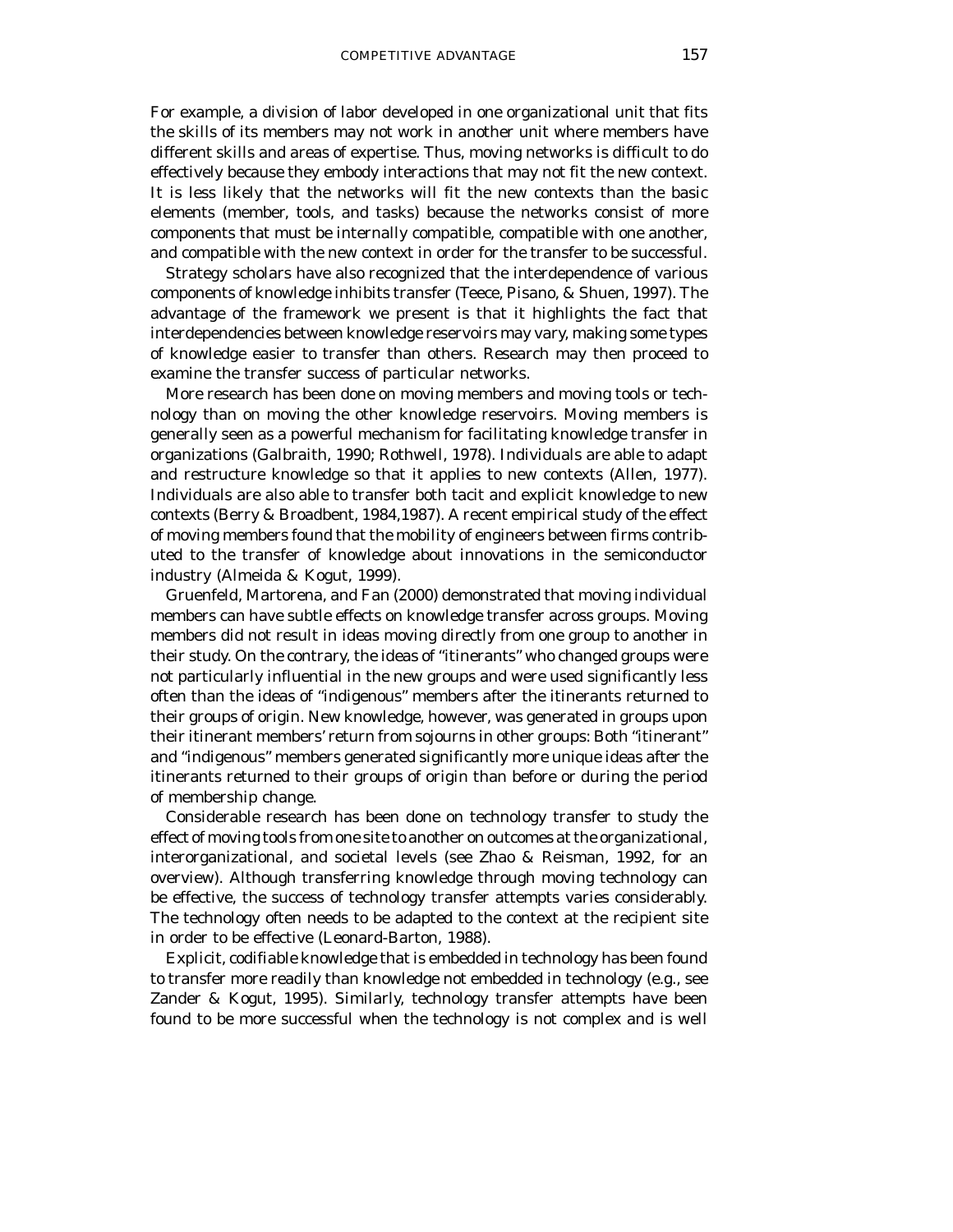understood (Galbraith, 1990). In addition, attempts to move knowledge by transferring technology within firms have been found to be more effective when they are accompanied by moving personnel (e.g., see Galbraith, 1990).

Although embedding knowledge in technology is an effective way to transfer knowledge within the firm, it is also a way to facilitate knowledge transfer externally. Studies of how rapidly knowledge "leaks out" to competitors have found that technological knowledge embedded in products spills over to other firms more quickly than knowledge embedded in organizational processes or routines (Mansfield, 1985). Making knowledge explicit enough to be embedded in technology eases its internal transfer but also speeds its spillover to other organizations.

Many studies of knowledge transfer recognize the relevance of knowledge embedded in tasks when they invoke the concept of routines. Only a few studies, however, have attempted to explicitly examine or describe the routines or task sequences used by organizations (e.g., see Argote & Darr, in press; Baum & Berta, 1999; Gersick & Hackman, 1990; Szulanski, in press) and to analyze their transfer to new settings. A major theme in these studies is that transferring knowledge through moving routines can be effective, although specific characteristics of the routine, as well as features and interrelationships of the originating and receiving units of the organization, influence the likelihood of successful knowledge transfer.

Similarly, only a few studies have examined knowledge transfer through moving subnetworks. The results of these studies document the difficulty of transferring knowledge through moving subnetworks that involve members. For example, Moreland, Argote, and Krishnan (1996) examined whether a "transactive memory system" (a network of member–task relations and member–tool relations) transferred from the group in which it was developed to a group composed of different members. Results indicated that these transactive memory systems that embodied knowledge about which group members were good at which tasks did not transfer to groups composed of different members. Devadas and Argote (1995) found that membership change was harmful for groups when the member–task network and the member–tool network did not fit the skill and expertise of the new member. Similarly, Wegner, Erber, and Raymond (1991) found that imposing a division of labor (a member–task network) on an ongoing dyad that had already developed its own knowledge about who was good at what hurt the performance of the dyad. By contrast, imposing a division of labor on a newly formed dyad improved the dyad's performance.

These findings provide insights into the observation that new organizations seem particularly open to learning from the experience of others (e.g., see Argote, Beckman, & Epple, 1990; Ingram & Baum, 1997). Knowledge provided to an established organization may not be as useful because it conflicts with networks already in place at the organization. By contrast, knowledge provided at the start of operation is less likely to create such conflict because networks of knowledge are not yet fully established.

In contrast to the emerging evidence on the effects of moving subnetworks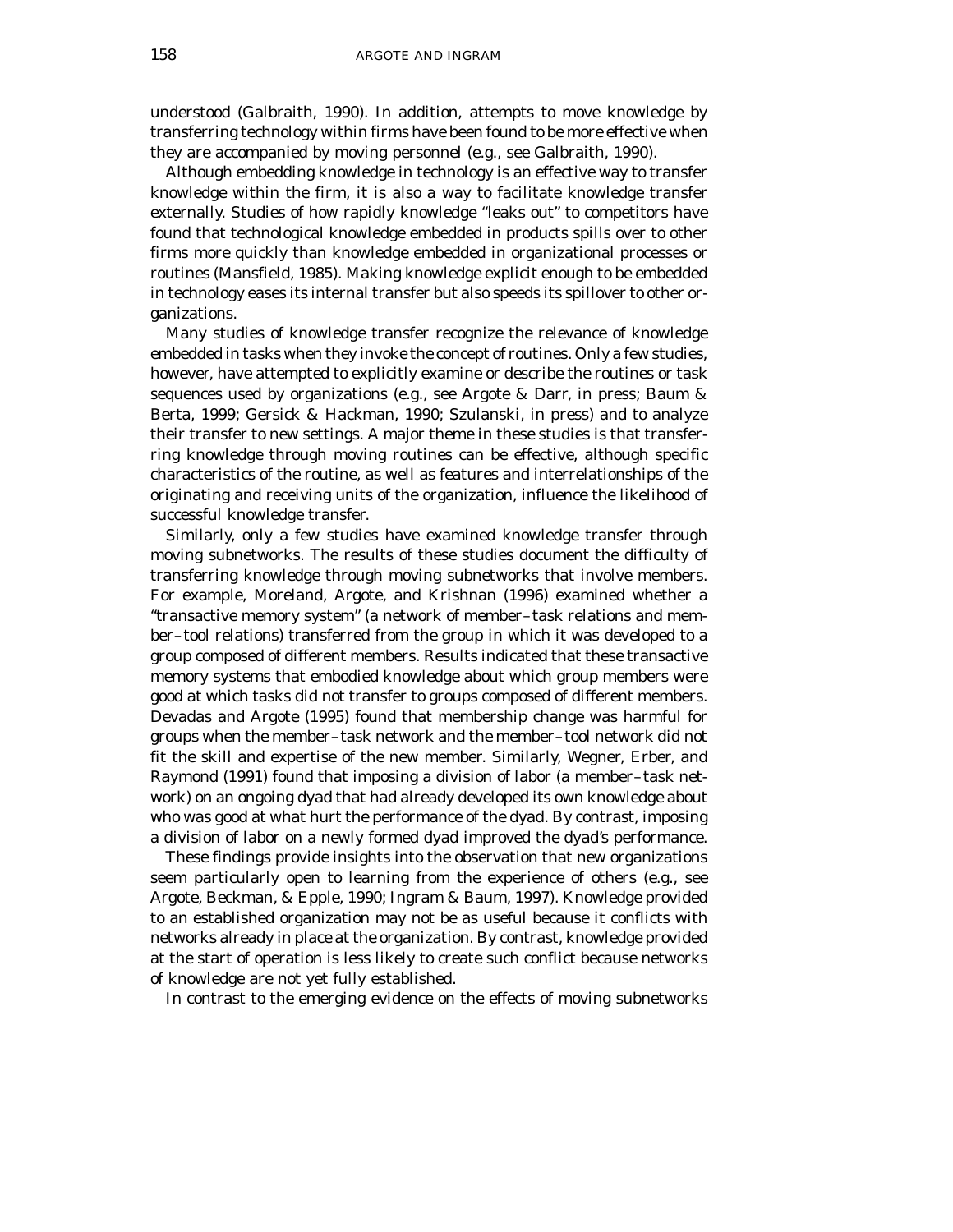involving people, evidence suggests that moving the task–tool network can be an effective way to transfer knowledge. One study found that the knowledge embedded in the task–tool network of a plant transferred quickly and effectively to new members (Epple, Argote, & Murphy, 1996). The study analyzed the productivity of a manufacturing plant that added a second shift almost 2 years after operating with one shift. The second shift, composed primarily of members who were new to the organization, used the same tools and task sequences embedded in the assembly line that the first shift had used. The second shift achieved a level of productivity in a couple of weeks that the first shift took many months to achieve. The second shift benefited from knowledge embedded by the first shift in the tools and tasks sequences.

Several theoretical results emerge from our analysis of knowledge transfer through moving the knowledge reservoirs and subnetworks. The strengths of moving people as a knowledge-transfer mechanism complement the strengths of moving tools or technology. People are able to transfer tacit as well as explicit knowledge when they move and to adapt their knowledge to new contexts. Although tools lack the sensitivity and flexibility of people, they provide consistency and enable the organization to transfer knowledge on a large scale in a way that is relatively independent of the idiosyncrasies of individual members. The effects of transferring knowledge through moving tasks are similar to those of moving tools. Tasks, however, usually require people to perform them, whereas tools may require less human intervention. Thus, transferring knowledge through moving tasks or task–task subnetworks is somewhat more flexible and somewhat less consistent than transferring knowledge through moving technology.

In order for knowledge transfer to be successful, the reservoirs or subnetworks that are moved must fit or be compatible with the new context. As noted previously, the compatibility of members, tools, and tasks moved from one unit to another cannot be taken for granted. In order for these elements to be effective knowledge conduits, they may have to adapt or be adapted to the new context. Attaining compatibility between subnetworks moved from one site to another, however, is even more problematic than attaining compatibility of people, tools, or tasks moved to the new context because the subnetworks consist of more elements and involve interactions among them. It is less likely that the interactions will fit the new contexts than the single elements will.

Further, interactions involving people are more problematic than those involving tools or tasks. People are likely to vary more across sites than tools or tasks. Thus, it is more difficult to transfer knowledge by moving the member– member, member–task, member–tool, or member–task–tool network to a new setting than it is to transfer knowledge through moving the other knowledge reservoirs.

Our analysis indicates that the most problematic knowledge conduits are the subnetworks involving people and not the people in them per se. Although social psychological processes mediate the effect of moving people on knowledge transfer (e.g., see Gruenfeld et al., 2000), people can be effective knowledge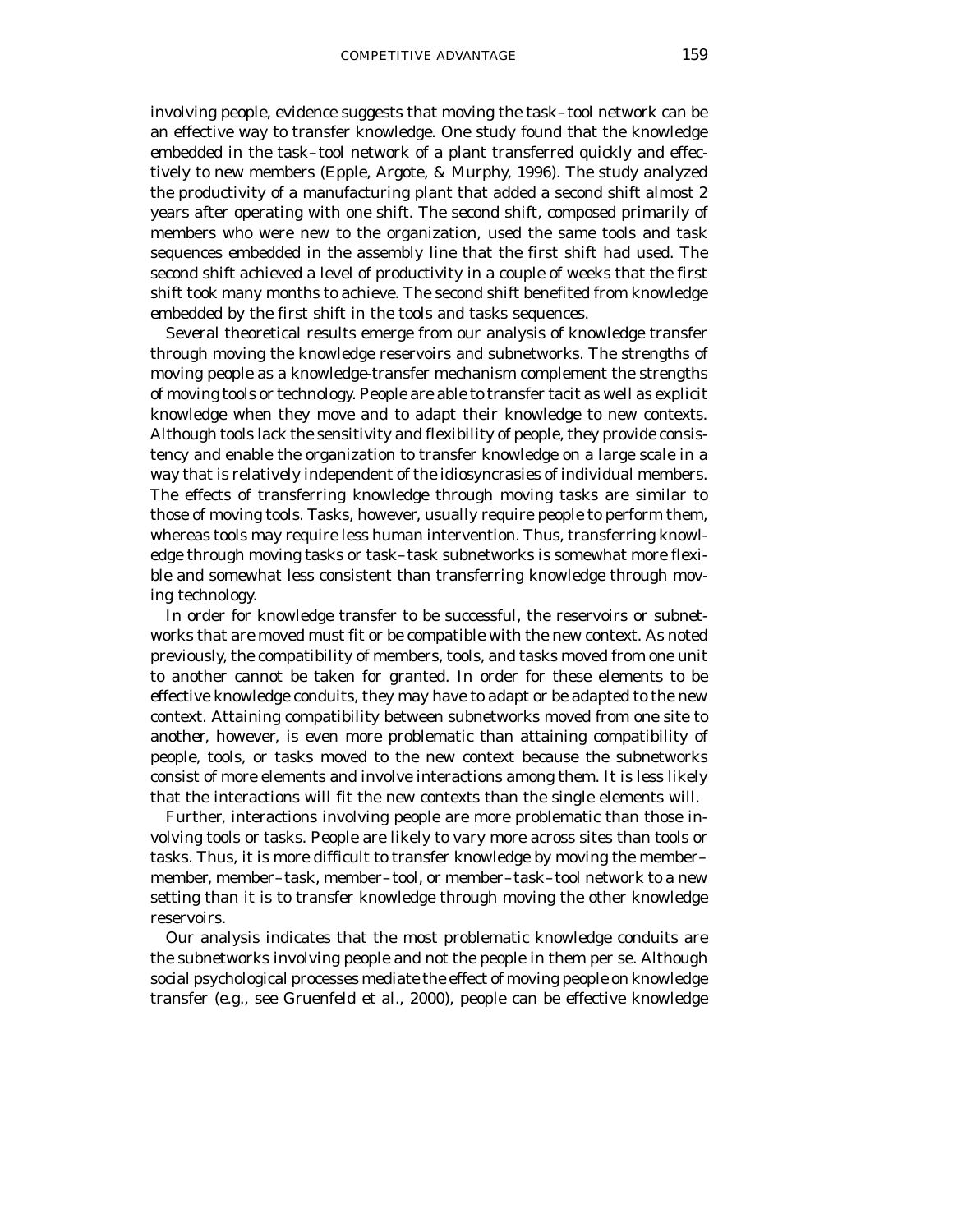conduits. People are likely to be especially effective conduits of general principles or abstract knowledge that is relatively invariant to context, such as that embedded in patents (e.g., see Almedia & Kogut, 1999).

The observation that it is difficult to transfer knowledge from one organization to another by moving the subnetworks involving members has important managerial and strategic implications: It suggests that embedding knowledge in the member–member, member–task, member–tool, or member–task–tool network minimizes knowledge spillover to other firms because knowledge in these networks is the most difficult to transfer or copy. Further, to the extent that people are more similar within than between organizations (which seems likely, in light of the selection, socialization, training, and communication that go on within organizations, e.g., see Jackson, Brett, Sessa, Cooper, Julin, & Peyronnin, 1991), moving the subnetworks involving people will be a more effective way to transfer knowledge within than between organizations. Thus, embedding knowledge in the subnetworks that involve people makes it difficult for external knowledge transfer to occur while permitting some (albeit challenging) internal knowledge transfer.

### **MOVING KNOWLEDGE BY MODIFYING RESERVOIRS AND NETWORKS**

In addition to moving a knowledge reservoir from one unit to another, the other main method of knowledge transfer is to modify the knowledge reservoirs of the recipient unit, primarily through communication or training. Several articles in this volume examine how communication and training can modify the knowledge of the recipient.

Building on work on analogical reasoning, Thompson, Gentner, and Lowenstein (2000) found that dyads who were trained to compare across cases and abstract a common principle performed better on a subsequent task than dyads who were trained to give advice about the cases. These results provide important insights into how organizations can facilitate the codification of knowledge into principles. As noted previously, codified knowledge transfers more readily than knowledge that is not codified.

Two studies in the special issue examined how communication affected the development of knowledge of "who knows what" in groups and organizations. Moreland and Myaskovsky (2000) compared the effect of providing opportunities to communicate and providing feedback about individual group members' skills on the creation of transactive memory systems in groups. These transactive memory systems embed knowledge of who is good at performing which tasks (the member–task network) and who is good at operating which tools (the member–tool network). Providing feedback about individual skills and providing opportunities to communicate were found to be equally effective (and more effective than training individuals) in creating transactive memory systems with compatible member–task and member–tool networks. Further, the performance of groups with well-developed transactive memory systems exceeded that of groups lacking such memory systems.

Rulke, Zaheer, and Anderson (2000) also examined the creation of knowledge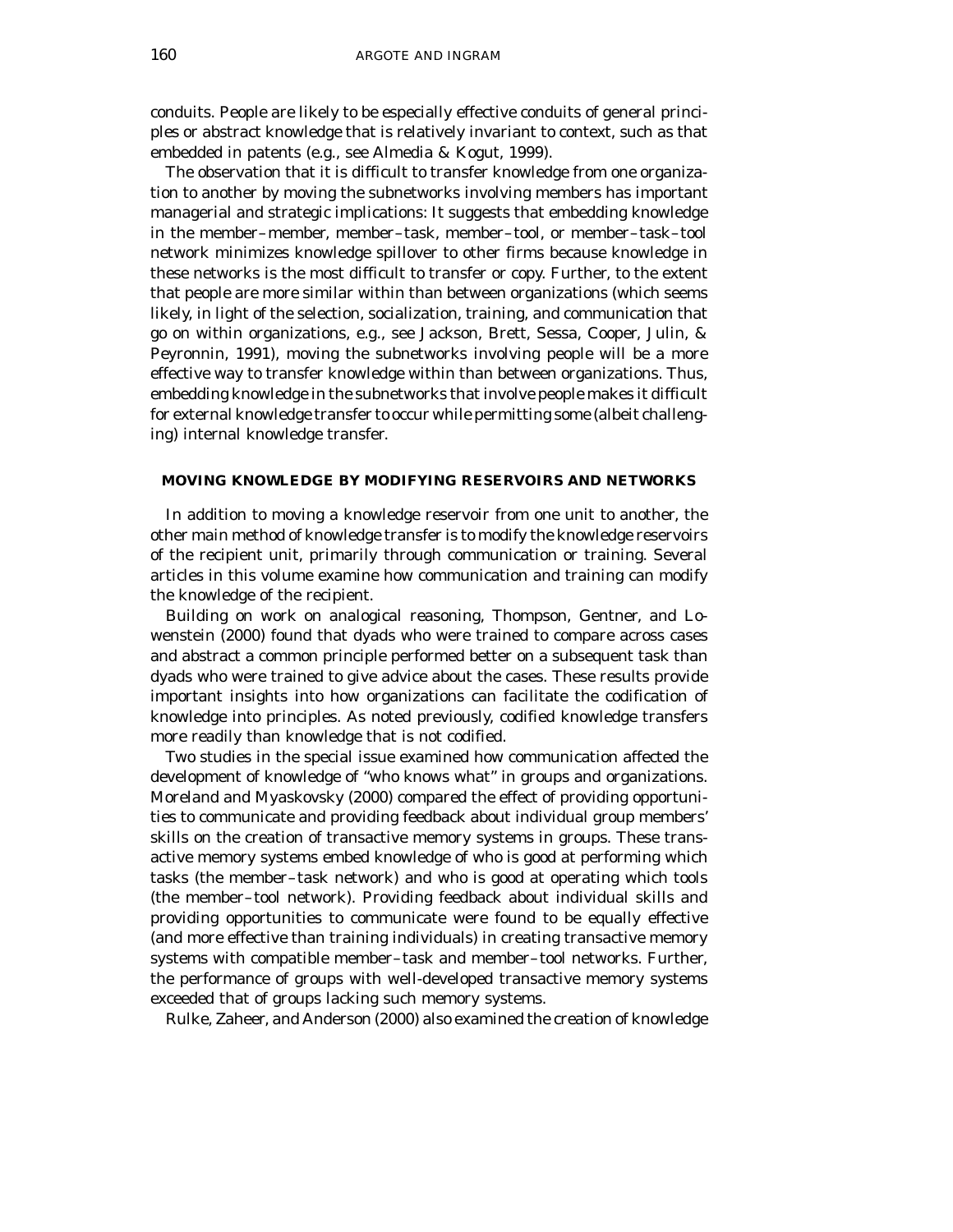about who knows what. Focusing at the organizational level of analysis, the researchers contrasted the effect of communication channels on an organization's knowledge of its own capabilities. They found that relational channels both inside and outside the organization and nonrelational internal channels (e.g., company newsletters, formal training programs) contributed more to knowledge of an organization's capabilities than external nonrelational channels, such as trade association publications and newsletters. These findings underscore the importance of relationships in knowledge transfer.

Two articles in this special issue analyzed how the task network affected the generation and transfer of knowledge. Paulus and Yang (2000) found that procedures for sharing knowledge that exposed group members to the ideas of others while allowing them to generate ideas continuously and maintain their own identity led to the creation of more novel ideas than did procedures that simply pooled the ideas of individual group members. Levine, Higgins, and Choi (2000) demonstrated that task instructions shaped the development of a shared reality in groups that affected their problem-solving strategies.

Stasser, Vaughan, and Stewart (2000) provided evidence on how member– task networks affected knowledge sharing in groups. This study replicated previous work demonstrating that during group discussion, groups focused more on shared information that members held in common than on unshared information that members uniquely possessed. Further, the bias favoring shared information was reduced by publicly identifying members' expertise at the onset of group discussion but not by forewarning individual members of their areas of expertise before they prepared for the group discussion. Thus, awareness of the member–task network by all groups members improved group performance.

#### **FACTORS AFFECTING KNOWLEDGE TRANSFER**

Articles in this special issue as well as other research identify factors that affect knowledge transfer in organizations. Darr and Kurtzberg (2000) examined how the similarity between tasks affected the transfer of knowledge between fast-food stores. "Strategic similarity" (similarity of the stores' strategies and tasks) positively affected transfer of knowledge, whereas similarity of customers or location had no effect.

Szulanski (2000) analyzed how characteristics of the source of knowledge, the recipient, the context, and the knowledge itself affected transfer. Szulanski found that the importance of these factors varied over stages of the transfer process. Factors that affected the perception of an opportunity to transfer knowledge, such as the reliability of the source, predicted difficulty of transfer during the early initiation stage, whereas factors that affected the execution of transfer, such as the recipient's ability to absorb knowledge, affected difficulty during the implementation phases. The "causal ambiguity" of the knowledge or the extent to which it was not well understood predicted the difficulty of transfer throughout all phases of the transfer process.

Other research has examined the factors affecting knowledge transfer in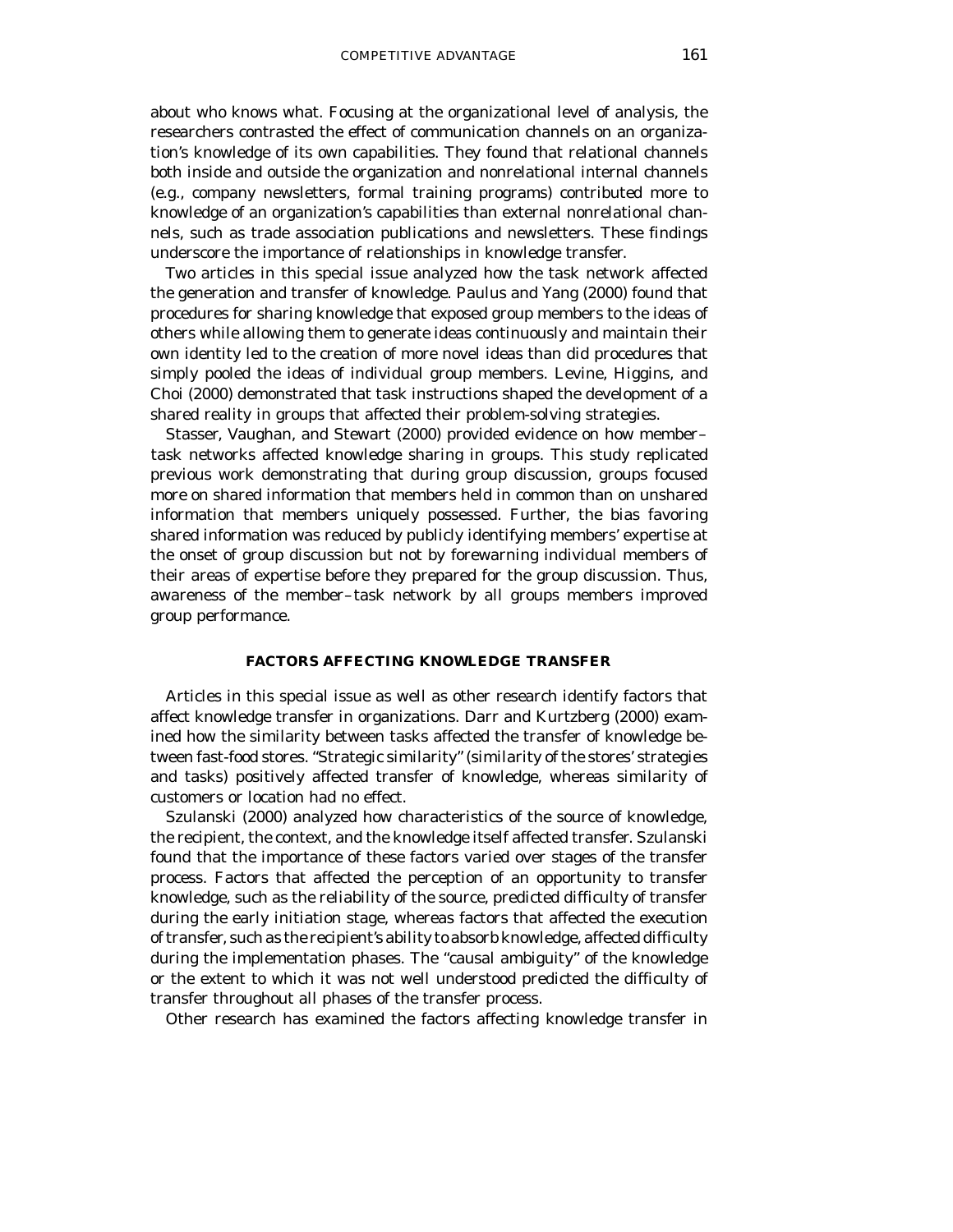organizations (see Argote, 1999, for a review). Research has been done, for instance, on how characteristics of individual members, such as their ability and motivation, affect the transfer of knowledge from training to transfer contexts (see Baldwin & Ford, 1989, for a review).

The question of how characteristics of the member–member or social network affect knowledge transfer is receiving increasing attention. One important finding to emerge from this work is that knowledge transfers more readily across organizations that are embedded in a network or superordinate relationship, such as a franchise, chain, or alliance, than across independent organizations (Baum & Ingram, 1998; Darr, Argote, & Epple, 1995; Greve, 1999; Ingram & Simons, 1999; Powell, Koput, & Smith-Doerr, 1996). For example, Darr, Argote, and Epple (1995) found that fast-food stores benefited from the experience of other stores in the same franchise but not from that of stores in different franchises (see also Darr & Kurtzberg, 2000). Similarly, Baum and Ingram (1998) found that hotels benefited from the experience of local hotels (but not nonlocal hotels) that belonged to the same chain. Ingram and Simons (1999) found that kibbutzim were positively affected by the experience of other kibbutzim in the same federation.

Studies have also found that characteristics of the social network affect the extent of knowledge transfer. For example, in a study of knowledge transfer among small manufacturers, McEvily and Zaheer (1999) found that, consistent with structural hole theory (Burt, 1992), nonredundancy in organizations' social networks predicted their ability to acquire knowledge and new capabilities. Organizations with nonredundant social ties to other organizations had access to more information that enabled them to acquire more new capabilities than organizations whose ties to other organizations were redundant or overlapping.

Research has also shown that the nature of the social ties interacts with characteristics of the knowledge being transferred to affect transfer outcomes. In a study of new product development projects, Hansen (1999) found that "weak ties," characterized by infrequent and distant relationships between units, facilitated the search for knowledge in other units and reduced the time to complete projects when knowledge was not complex and could be codified. By contrast, when knowledge was not codified, strong ties that allowed for repeated interaction promoted knowledge acquisition and shortened projectcompletion times. Along similar lines, Baum and Berta (1999) found that learning between student groups in a business simulation was higher when there was a higher degree of social contact between them.

Characteristics of the task have also been found to affect knowledge transfer. The most fundamental task characteristic found to affect transfer is the similarity across tasks in different contexts. The more similar the number of elements across the tasks, the greater the likelihood of transfer (Thorndike, 1906). The finding that similarity increases the likelihood of transfer has been found at different levels of analysis, ranging from the individual (Singley & Anderson, 1989) to the organizational (Darr & Kurtzberg, 2000). At the individual level, research has also been done on the effect of other task characteristics such as the amount of feedback that participants receive or the conditions of their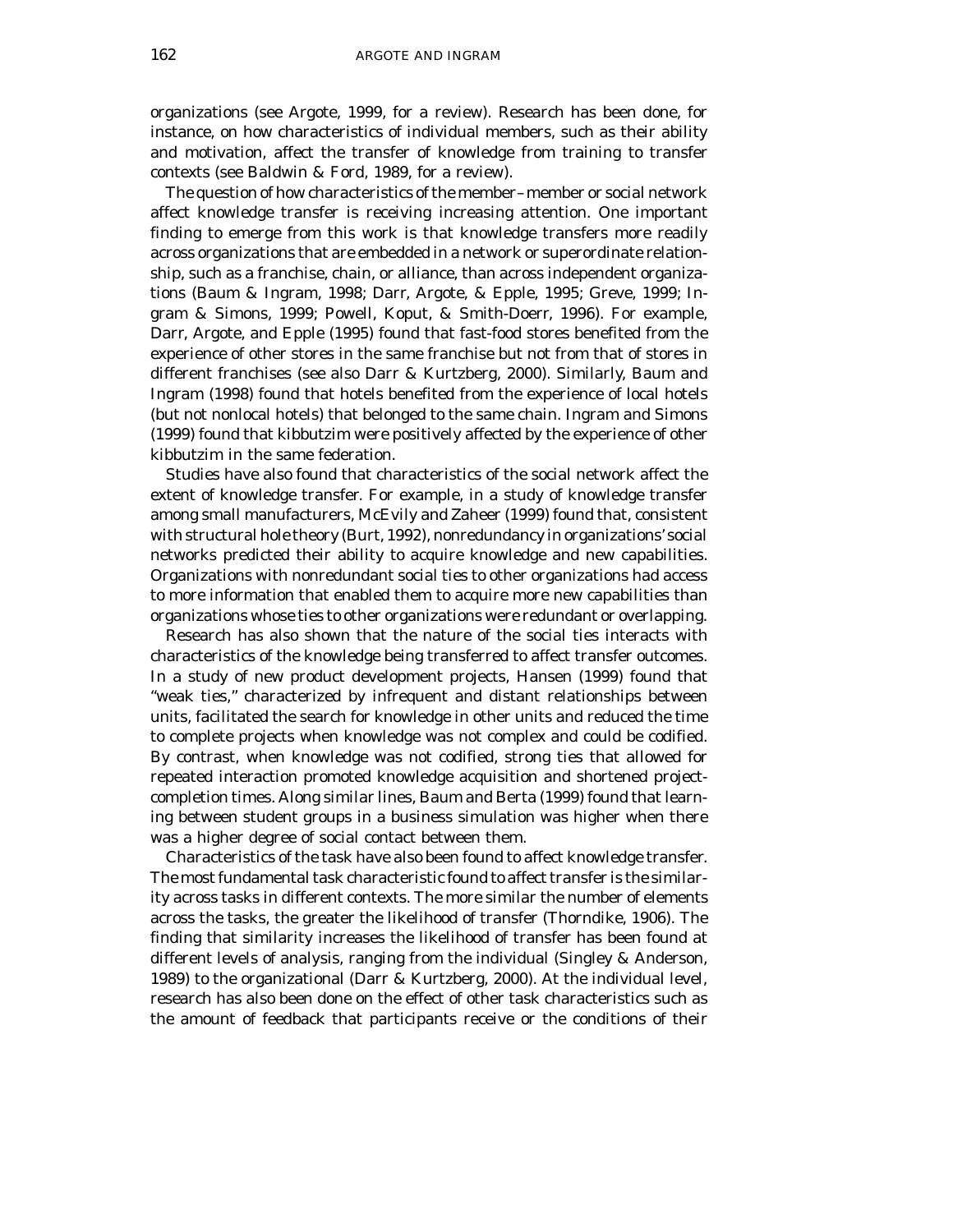practice on knowledge transfer (see Baldwin & Ford, 1989, for a review). At the organizational level, research has been done on the extent to which the task was well understood on knowledge transfer.

Characteristics of the technology or tools being transferred have also been found to affect the success of the transfer. Galbraith (1990) compared the productivity at the "recipient" site to the productivity of the "source" at the time the technology was transferred. Galbraith found that the recipient's productivity recovered faster when the technology was not complex, when the source and recipient were close geographically, when coproduction continued at the donor site, and when the engineering team at the source organization moved for a significant time period to the recipient site. Continuing production at the source site and moving personnel may have facilitated transfer by enabling the recipient to access tacit knowledge at the source that was not written down or embedded in documents, plans, tools, and products.

Our framework of knowledge reservoirs also provides insights into when knowledge transfer can negatively affect the performance of the recipient unit. If the knowledge to be transferred is inappropriate for and cannot be adapted to the new context, negative effects on performance can occur (e.g., Baum & Ingram, 1998; Greve, 1999). For example, Greve provided evidence of how knowledge acquired outside the local market of radio stations can negatively affect their performance. Following Baum and Ingram, Greve suggested that the negative effect occurred because routines imported from other markets were not appropriate for the local markets, where competitors were different.

The framework of knowledge reservoirs also provides insights into "situated cognition" (Lant, 1999; Lave, 1993), the research tradition that views cognition as dependent on particular features of the context. Because cognition is so dependent on the context, knowledge transfer from other contexts is conceived as playing little or no role in learning. By providing a more fine-grained framework for analyzing where knowledge is embedded in organizational contexts, our analysis identifies when knowledge will be relatively easy to transfer from one context to another and when such transfer will be problematic. Thus, the framework provided here is positioned between frameworks that posit virtually no transfer across contexts and those that posit virtually instantaneous and complete transfer across contexts.

#### **CONCLUSION**

The more nuanced view of knowledge transfer presented in our framework is more consistent with empirical evidence on knowledge transfer, which shows both that transfer often occurs and that it is often incomplete. The more finegrained framework presented here provides a deeper understanding of the conditions under which knowledge transfer occurs and the conditions under which knowledge transfer is problematic or incomplete. Thus, the framework advances theory about knowledge transfer in organizations and provides practical insights for the management of knowledge in firms.

Our framework illuminates the dual role of people in knowledge transfer.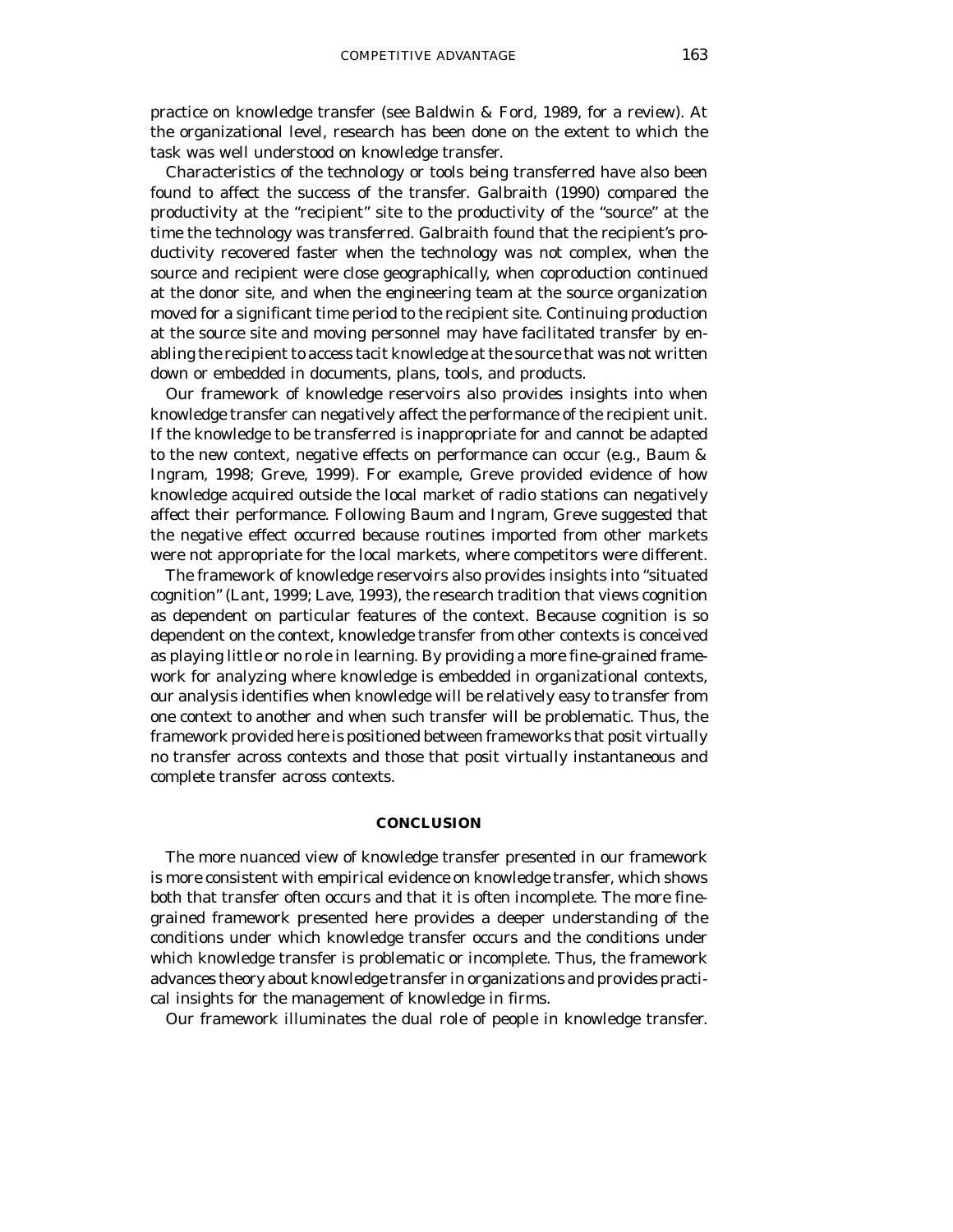On the one hand, differences in the subnetworks involving people across contexts make knowledge transfer problematic. As noted previously, in order for knowledge transfer to be successful, the knowledge reservoirs or subnetworks imported from one context must be compatible with or fit the new context. Compatibility across contexts of the subnetworks involving people is more problematic than compatibility of the other subnetworks because people are likely to vary more across contexts than tools or tasks.

On the other hand, people are capable of adapting knowledge from one context to another. As noted previously, moving technology or tasks from one site to another has been found to be more effective when accompanied by moving people because people are capable of adapting the tools and technology to the new context. Thus, although adapting to differences in people across contexts poses challenges to knowledge transfer, people's ability to adapt knowledge they possess facilitates transfer.

Because people play the most critical role in the success of technology transfer, further research on the role of members and the subnetworks involving them is needed. A fundamental question is identifying the conditions under which moving people will result in knowledge transfer. As noted in the Gruenfeld et al. article in this special issue, the success of knowledge transfer through moving people is not automatic and depends on social influence processes. When people are moved to a new context to transfer knowledge, they often become "minorities" in the context of the majority at the new site (see Levine & Thompson, 1996; Wood, Lundgren, Ouelette, Busceme, & Blackstone, 1994, for discussions of minority influence). Thus, understanding how minorities who are moved to new sites can influence knowledge transfer should be a fruitful area for future research.

As noted previously, "modifying" people is also an important general mechanism for transferring knowledge. A greater understanding is needed of the socialization and training processes that modify, or change, people and how they affect knowledge transfer. Because differences in context pose particular challenges to knowledge transfer, research on socialization and training that takes context into account is likely to be especially promising.

The member–member or the social network also plays an important role in knowledge transfer. The social network can link organizational units to new sources of knowledge and aid interpretation of the new knowledge. More research is needed on the properties of social networks that facilitate (or impede) transfer. Future research should also examine the strong group identities that are often associated with dense social networks in organizations. The identification with a social unit can lead to in-group favoritism where the members of one's own group are perceived much more favorably than members of other groups (Kramer, 1991; Messick & Mackie, 1989). Research is needed on how this in-group favoritism can affect knowledge transfer in organizations.

Research is also needed on the implications of the many levels of potential identification for knowledge transfer in organizations. For example, members may identify primarily with their own work group, with the department in which their group is embedded, with the larger division of which the department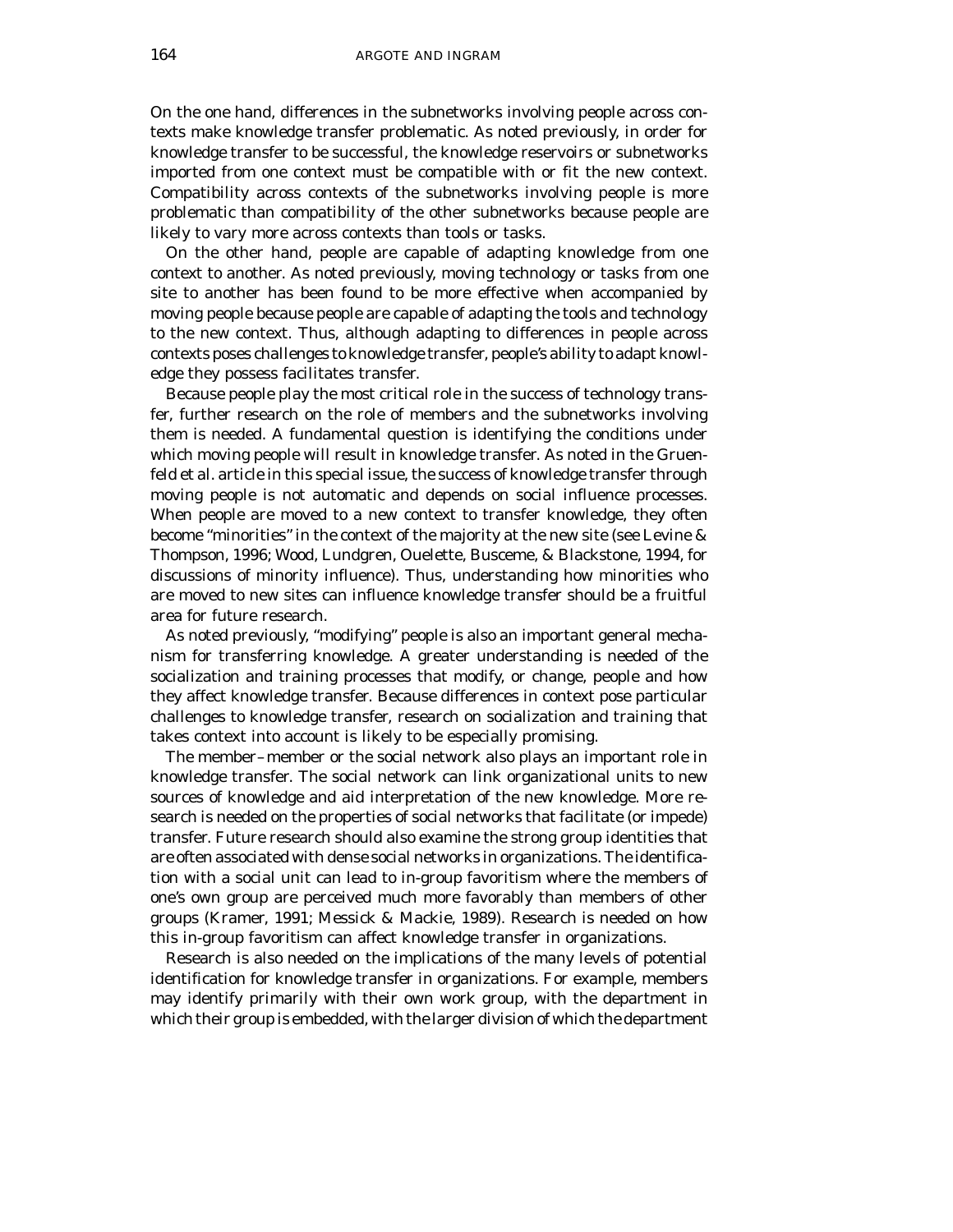is a part, or with the firm (Moreland & Levine, 2000). An organization where members identify most strongly with their work groups may have more difficulty transferring knowledge across groups than an organization where members identify mainly with the superordinate organization. Understanding factors that lead members to identify with one level over another as well as the consequences of their identification for knowledge transfer is an important area for future research.

More generally, future empirical studies should examine the conditions under which knowledge is embedded in the various reservoirs. For example, how do the member–member, the member–task, and the member–tool networks develop? Research should also empirically determine the extent to which knowledge in the various reservoirs transfers to new contexts. Factors that support or impede such transfer should be identified. Information about these issues will greatly advance our understanding of knowledge transfer in organizations.

The framework of knowledge reservoirs discussed here provides insights into the reasons why it is difficult to transfer knowledge and into the conditions under which knowledge transfer is most likely. We have shown here that attaining compatibility between the subnetworks moved from one site to another is even more problematic than attaining compatibility of the basic elements of people, tools, or tasks. The subnetworks consist of two or three elements that have coevolved to fit their current context and are less likely than the basic elements to fit the new context.

The observation that the subnetworks involving people are the most problematic from a knowledge-transfer perspective provides important insights into the fundamental paradox of knowledge management in firms: Firms are most effective when they manage both to facilitate internal knowledge transfer and to block external knowledge spillover. The framework described here provides insights into how firms can accomplish both. Embedding knowledge in the subnetworks that involve people minimizes the likelihood of transfer to external organizations because knowledge in these reservoirs is least likely to fit other contexts. Because selection, socialization, training, and communication processes within organizations make people more similar within than between firms, the subnetworks involving people are more likely to be compatible with other subnetworks internal to the organization than with external subnetworks. Thus, achieving transfer through moving the subnetworks involving people is more problematic between than within organizations. Our framework shows how organizations can minimize transfer to external organizations while they achieve internal knowledge transfer. Thus, the processes underlying knowledge transfer provide a basis for understanding the competitive advantage of firms.

#### **REFERENCES**

Allen, T. J. (1977). *Managing the flow of technology: Technology transfer and the dissemination of technological information within the R&D organization*. Cambridge, MA: MIT Press.

Almeida, P., & Kogut, B. (1999). Localization of knowledge and the mobility of engineers in regional networks. *Management Science*, **45,** 905–917.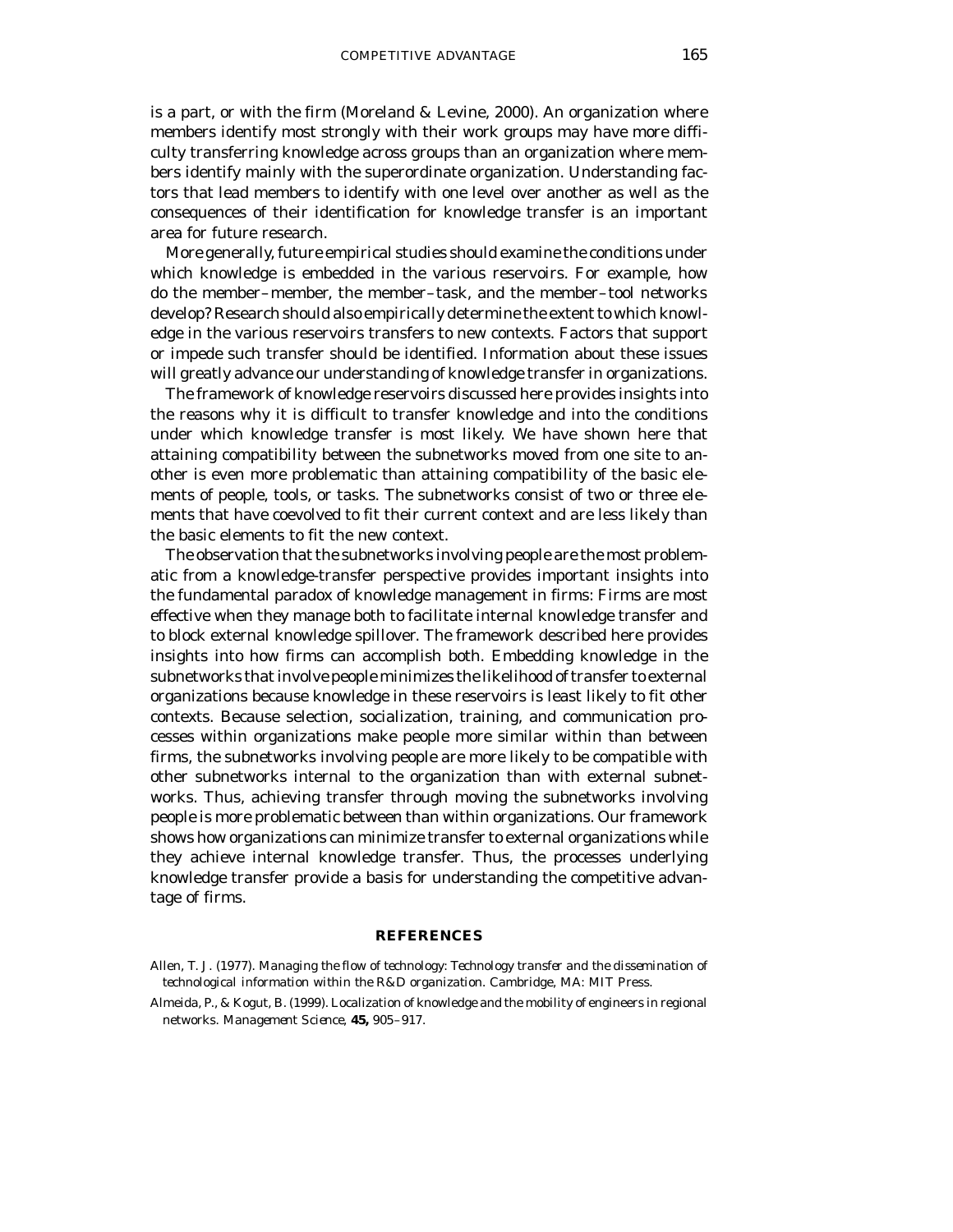- Argote, L. (1999). *Organizational learning: Creating, retaining, and transferring knowledge*. Norwell, MA: Kluwer.
- Argote, L. (1993). Group and organizational learning curves: Individual, system and environmental components. *British Journal of Social Psychology*, **32,** 31–51.
- Argote, L. (1982). Input uncertainty and organizational coordination in hospital emergency service units. *Administrative Science Quarterly*, **27,** 420–434.
- Argote, L., Beckman, S. L., & Epple, D. (1990). The persistence and transfer of learning in industrial settings. *Management Science*, **36,** 140–154.
- Argote, L., & Darr, E. (in press). Repositories of knowledge in franchise organizations: Individual, structural, and technological. In G. Dosi, R. Nelson, & S. Winter (Eds.), *The nature and dynamics of organizational capabilities*. Oxford: Oxford Univ. Press.
- Argote, L., & McGrath, J. E. (1993). Group processes in organizations: Continuity and change. *International Review of Industrial and Organizational Psychology*, **8,** 333–389.
- Arrow, H., McGrath, J. E., & Berdahl, J. L. (2000). *Small groups as complex systems: Formation, coordination, development and adaptation*. Thousand Oaks, CA: Sage.
- Baldwin, T. T., & Ford, J. K. (1988). Transfer of training: A review and direction for future research. *Personnel Psychology*, **41,** 63–105.
- Barney, J. B. (1986). Strategic factor markets: Expectations, luck and business strategy. *Management Science*, **32,** 1231–1241.
- Baum, J. A. C., & Berta, W. B. (1999). Sources, timing, and speed: Population-level learning by organizations in a longitudinal behavioral simulation. In A.S. Miner & P. Anderson (Eds.), *Population-level learning and industry change, Advances in Strategic Management* (Vol. 16, pp. 155–184). Stamford, CT: JAI Press.
- Baum, J. A. C., & Ingram, P. (1998). Survival-enhancing learning in the Manhattan hotel industry, 1898–1980, *Management Science*, **44,** 996–1016.
- Benkard, C. L. (in press). Learning and forgetting: The dynamics of aircraft production. *American Economic Review*.
- Berry, D. C., & Broadbent, D. E. (1984). On the relationship between task performance and associated verbalizable knowledge. *The Quarterly Journal of Experimental Psychology*, **36A,** 209–231.
- Berry, D. C., & Broadbent, D. E. (1987). The combination of explicit and implicit learning processes in task control. *Psychological Research*, **49,** 7–15.
- Burt, R. S. (1992). *Structural holes: The social structure of competition*. Cambridge: Harvard Univ. Press.
- Cohen, W. M., & Levintahal, D. (1990). Absorptive capacity: A new perspective on learning and innovation. *Administrative Science Quarterly*. **35,** 128–152.
- Darr, E., Argote, L., & Epple, D. (1995). The acquisition, transfer and depreciation of knowledge in service organizations: Productivity in franchises. *Management Science*, **41,** 1750–1762.
- Darr, E. D., & Kurtzberg, T. R. (2000). An investigation of partner similarity dimensions on knowledge transfer. *Organizational Behavior and Human Decision Processes*, **82,** 28–44.
- Devadas, R., & Argote, L. (1995, May). *Collective learning and forgetting: The effects of turnover and group structure*. Paper presented at Midwestern Psychological Association Meetings, Chicago.
- Dixit, A. (1980). The role of investment in entry deterrence. *Economic Journal*, **90,** 95–105.
- Engeström, Y., Brown, K., Engeström, R., & Koistinen, K. (1990). Organizational forgetting: An activity theoretical perspective. In D. Middleton & D. Edwards (Eds.), *Collective remembering* (pp. 139–168). London: Sage.
- Epple, D., Argote, L., & Murphy, K. (1996). An empirical investigation of the micro structure of knowledge acquisition and transfer through learning by doing. *Operations Research*, **44,** 77–86.
- Galbraith, C. S. (1990). Transferring core manufacturing technologies in high technology firms. *California Management Review*, **32**(4), 56–70.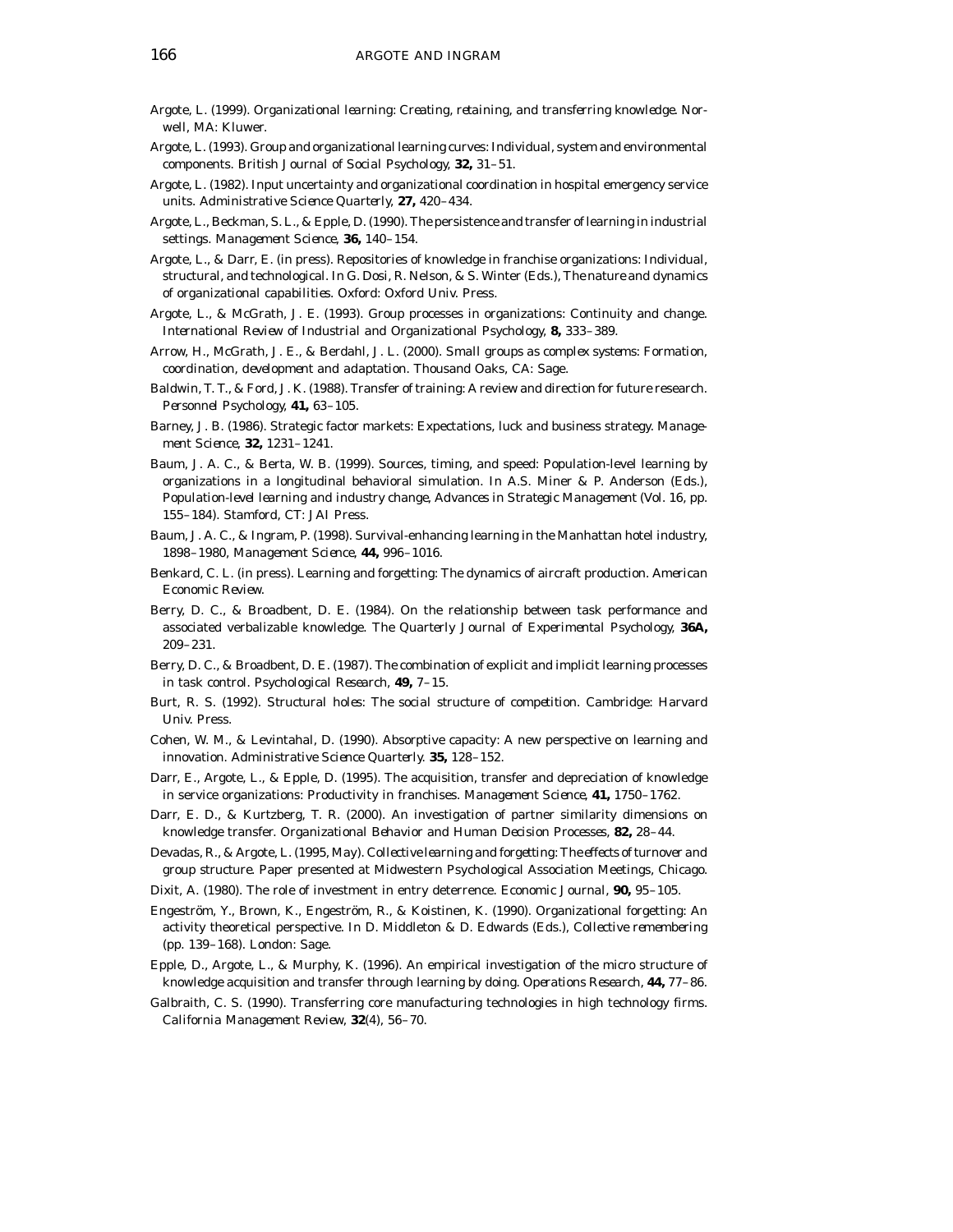- Gersick, C., & Hackman, J. R. (1990). Habitual routines in task-performing groups. *Organizational Behavior and Human Decision Processes*, **47,** 65–97.
- Gruenfeld, D. H., Martorana, P. V., & Fan, E. T. (2000). What do groups learn from their worldliest members? Direct and indirect influence in dynamic teams. *Organizational Behavior and Human Decision Processes*, **82,** 45–59.
- Goldstein, I. L. (1991). Training in work organizations. In M.D. Dunnette & L. M. Hough (Eds.), *Handbook of industrial and organizational psychology* (2nd ed.). Palo Alto, CA: Consulting Psychologists Press.
- Greve, H. R. (1999). Branch systems and nonlocal learning in populations. In A. S. Miner & P. Anderson (Eds.), *Population-level learning and industry change, Advances in Strategic Management* (Vol. 16, pp. 57–80). Stamford, CT: JAI Press.
- Hansen, M. (1999). The search-transfer problem: The role of weak ties in sharing knowledge across organization subunits. *Administrative Science Quarterly*, **44,** 82–111.
- Hollingshead, A. B. (1998). Group and individual training: The impact of practice on performance. *Small Group Research*, **29,** 254–280.
- Ingram, P., & Baum, J. A. C. (1997). Opportunity and constraint: Organizations' learning from the operating and competitive experience of industries. *Strategic Management Journal*, **18,** 75–98.
- Ingram, P., & Simons, T. (1999). *The exchange of experience in a moral economy: Embedded ties and vicarious learning in Kibbutz agriculture*, Academy of Management Proceedings.
- Jackson, S. E., Brett, J. F., Sessa, V. I., Cooper, D. M., Julin, J. A., & Peyronnin, K. (1991). Some differences make a difference: Individual dissimilarity and group heterogeneity as correlates of recruitment, promotions, and turnover. *Journal of Applied Psychology*, **76,** 675–689.
- Korn, H. J., & Baum, J. A. C. (1999). Chance, imitative, and strategic antecedents of multimarket contact. *Academy of Management Journal*, **42,** 171–193.
- Kramer, R. M. (1991). Intergroup relations and organizational dilemmas: The role of categorization processes. *Research in Organizational Behavior*, **13,** 191–228.
- Lant, T. (1999). A situated learning perspective on the emergence of knowledge and identity in cognitive communities. In J. Porac & M. Vantresca (Eds.), *Advances in management cognition and organizational information processing*. (Vol. 6, pp. 171–194). Stamford, CT: JAI Press.
- Lave, J. (1993). Situated learning in communities of practice. In L. B. Resnick, J. M. Levine, & S. D. Teasley (Eds.), *Perspectives on socially shared cognition* (pp. 63–82). Washington, DC: American Psychological Association.
- Leavitt, H. J. (1961). Applied organizational change in industry: Structural, technological and humanistic approaches. In J. G. March (Ed.), *Handbook of organizations* (pp. 1144–1170). Chicago: Rand McNally.
- Leonard-Barton, D. (1988). Implementation as mutual adaptation of technology and organization. *Research Policy*, **17,** 251–267.
- Levine, J. M., Higgins, E. T., & Choi, H-S. (2000). Development of strategic norms in groups. *Organizational Behavior and Human Decision Processes*, **82,** 88–101.
- Levine, J. M., & Thompson, L. (1996). Conflict in groups. In E. T. Higgins & A. W. Kruzlanski (Eds.), *Social psychology: Handbook of basic principles* (pp. 745–776). New York: Guilford.
- Levitt, B., & March, J. G. (1988). Organizational learning. *Annual Review of Sociology*, **14,** 319–340.
- Liang, D. W., Moreland, R. L., & Argote, L. (1995). Group versus individual training and group performance: The mediating role of transactive memory. *Personality and Social Psychology Bulletin*, **21,** 384–393.
- Lippman, S. A., & Rumelt, R. P. (1992). Demand uncertainty and investment in industry-specific capital. *Industrial and Corporate Change*, **1,** 235–262.
- Mansfield, E. (1985). How rapidly does industrial technology leak out? *The Journal of Industrial Economics*, **34,** 217–224.
- McEvily, B., & Zaheer, A. (1999). Bridging ties: A source of firm heterogeneity in competitive capabilities. *Strategic Management Journal*, **20,** 1133–1156.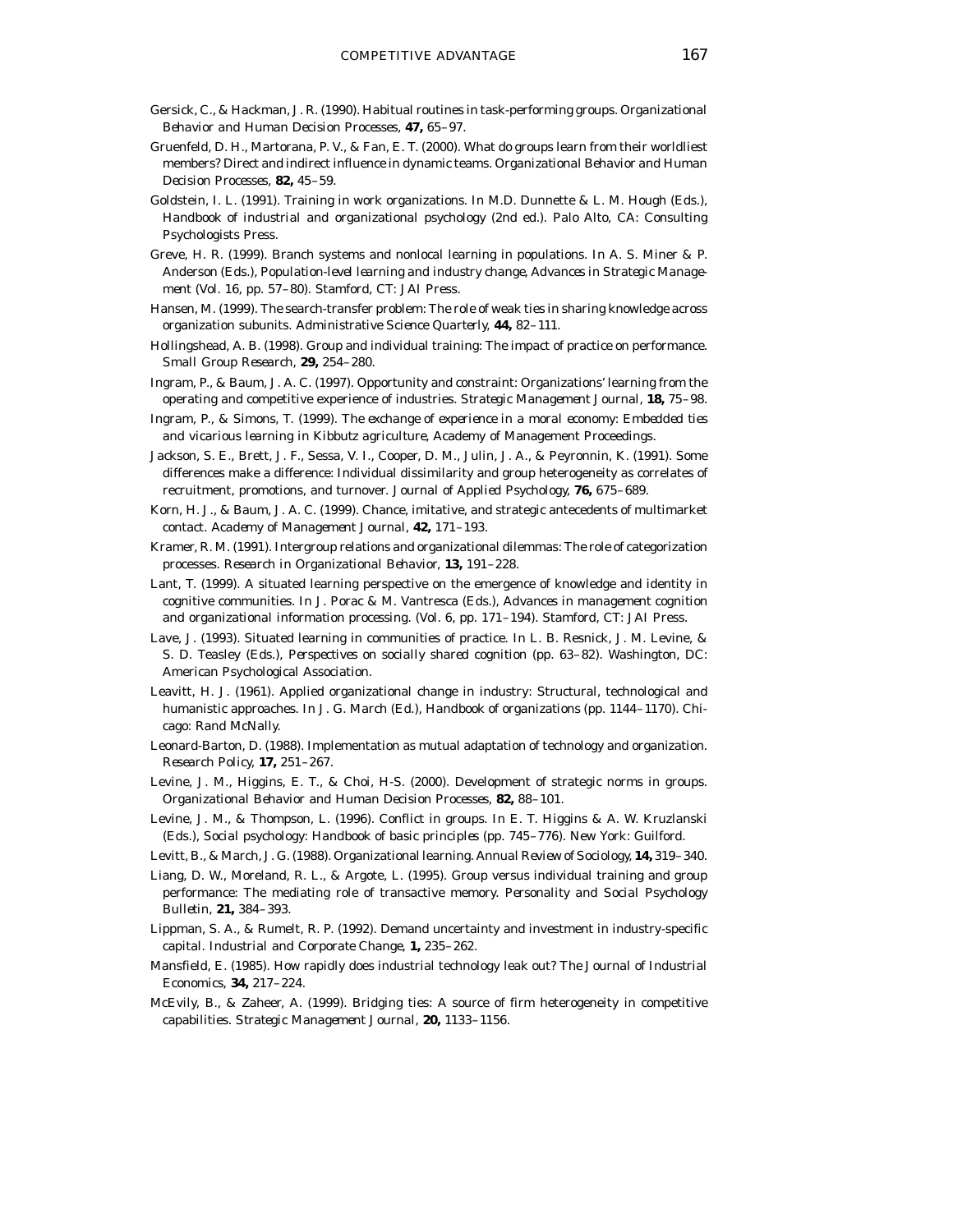- McGahan, A. M., & Porter, M. E. (1997). How much does industry matter, really? *Strategic Management Journal*, **18,** 15–30.
- McGrath, J. E., & Argote, L. (in press). Group processes in organizational contexts. In M. A. Hogg & R. S. Tindale (Eds.), *Blackwell handbook of social psychology*: Group processes (Vol. 3). Oxford, UK: Blackwell.
- McGrath, J. E. (1991). Time, interaction, and performance (TIP): A theory of groups. *Small Group Research*, **22,** 147–174.
- Messick, D. M., & Mackie, D. M. (1989). Intergroup relations. *Annual Review of Psychology*, **40,** 45–81.
- Moreland, R. L., Argote, L., & Krishnan, R. (1996). Socially shared cognition at work: Transactive memory and group performance. In J. L. Nye & A. M. Brower (Eds.), *What's so social about social cogition? Social cognition research in small groups* (pp. 57–84). Thousand Oaks, CA: Sage.
- Moreland, R. L., & Levine, J. M. (2000). Socialization in organizations and groups. In M. Turner (Ed.), *Groups at work: Advances in theory and research* (pp. 69–112). Mahwah, NJ: Erlbaum.
- Moreland, R. L., & Myaskovsky, L. (2000). Exploring the performance benefits of group training: Transactive memory or improved communication? *Organizational Behavior and Human Decision Processes*, **82,** 117–133.
- Nadler, D. A, & Tushman, M. L. (1980). A model for diagnosing organizational behavior: Applying a congruence perspective. *Organizational Dynamics*, **9** (2), 35.
- Nelson, R. R., & Winter, S. G. (1982). *An evolutionary theory of economic change*. Boston: Belkman Press.
- Nonaka, I. (1991). The knowledge-creating company. *Harvard Business Review*, **69** (6), 96–104.
- Paulus, P. B., & Yang, H-C. (2000). Idea generation in groups: A basis for creativity in organizations. *Organizational Behavior and Human Decision Processes*, **82,** 76–87.
- Powell, W. W., Koput, K. W., & Smith-Doerr, L., (1996). Interorganziational collaboration and the locus of innovation: Networks of learning in biotechnology. *Administrative Science Quarterly*, **41,** 116–145.
- Porter, M. E. (1980). *Competitive strategy*. New York: Free Press.
- Rothwell, R. (1978). Some problems of technology transfer into industry: Examples from the textile machinery sector. *IEEE Transactions on Engineering Management*, **EM-25,** 15–20.
- Rulke, D. L., Zaheer, S., & Anderson, M. H. (2000). Sources of managers' knowledge of organizational capabilities. *Organizational Behavior and Human Decision Processes*, **82,** 134–149.
- Rumelt, R. P. (1991). How much does industry matter? *Strategic Management Journal*, **12,** 167–182.
- Shapiro, C. (1989). The theory of business strategy. *RAND Journal of Economics*, **20,** 125–137.
- Singley, M. K., & Anderson, J. R. (1989). *The transfer of cognitive skill*. Cambridge, MA: Harvard Univ. Press.
- Spender, J. C., & Grant, R. M. (1996). Knowledge and the firm: Overview. *Strategic Management Journal*, **17,** 5–9.
- Starbuck, W. H. (1992). Learning by knowledge-intensive firms. *Journal of Management Studies*, **29,** 713–738.
- Stasser, G., Vaughan, S. I., & Stewart, D. D. (2000). Pooling unshared information: The benefits of knowing how access to information is distributed among group members. *Organizational Behavior and Human Decision Processes*, **82,** 102–116.
- Szulanski, G. (in press). Appropriability and the challenge of scope: Banc One routinizes replication. In G. Dosi, R. Nelson, & S. Winter (Eds.), *The nature and dynamics of organizational capabilities*. Oxford: Oxford Univ. Press.
- Szulanski, G. (2000). The process of knowledge transfer: A diachronic analysis of stickiness. *Organizational Behavior and Human Decision Processes*, **82,** 9–27.
- Szulanski, G. (1996). Exploring internal stickiness: Impediments to the transfer of best practice within the firm. *Strategic Management Journal*, **17,** 27–43.